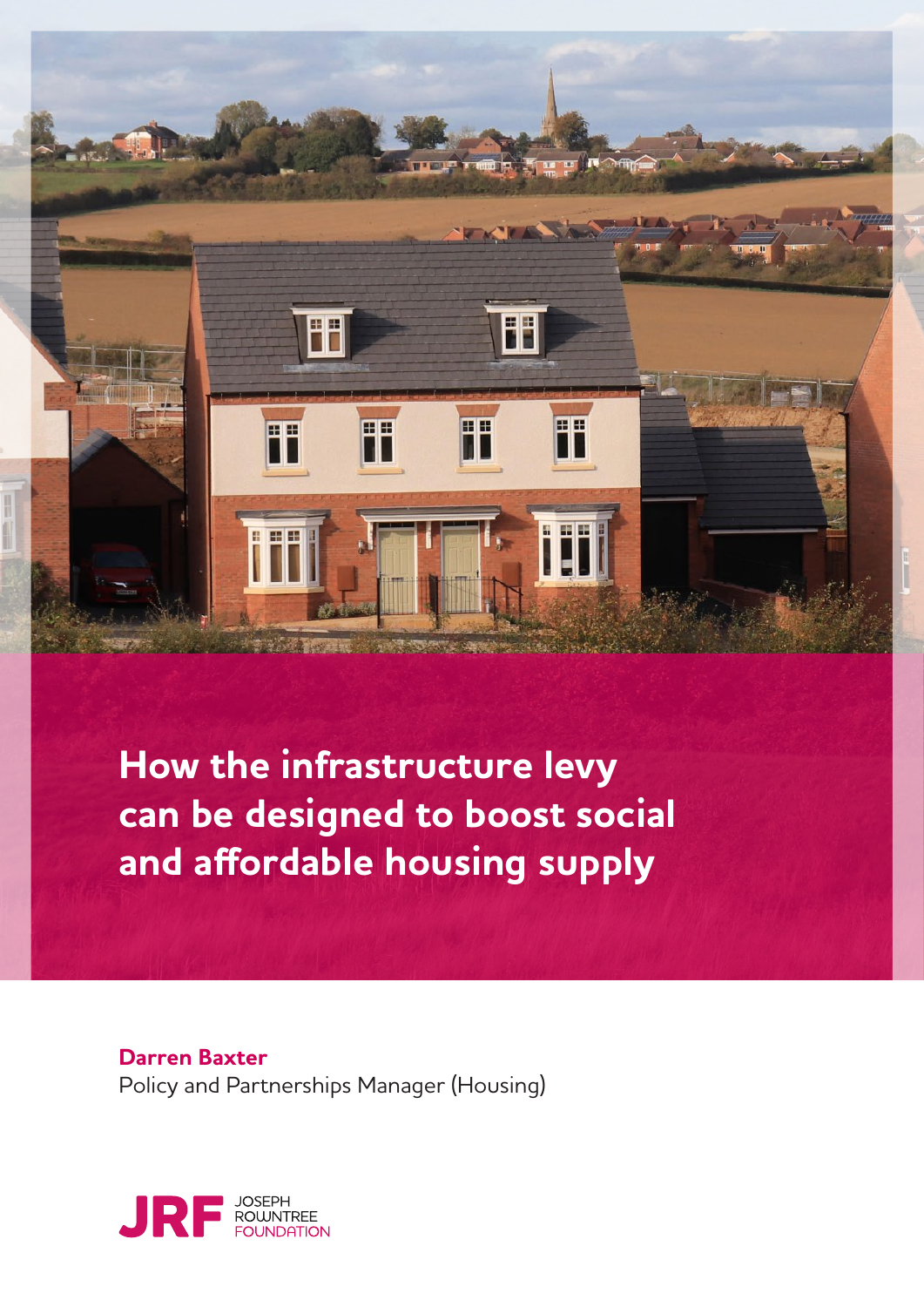

# **How the infrastructure levy can be designed to boost social and affordable housing supply**

Darren Baxter, Policy and Partnerships Manager (Housing)

December 2021 www.**jrf**.org.uk 1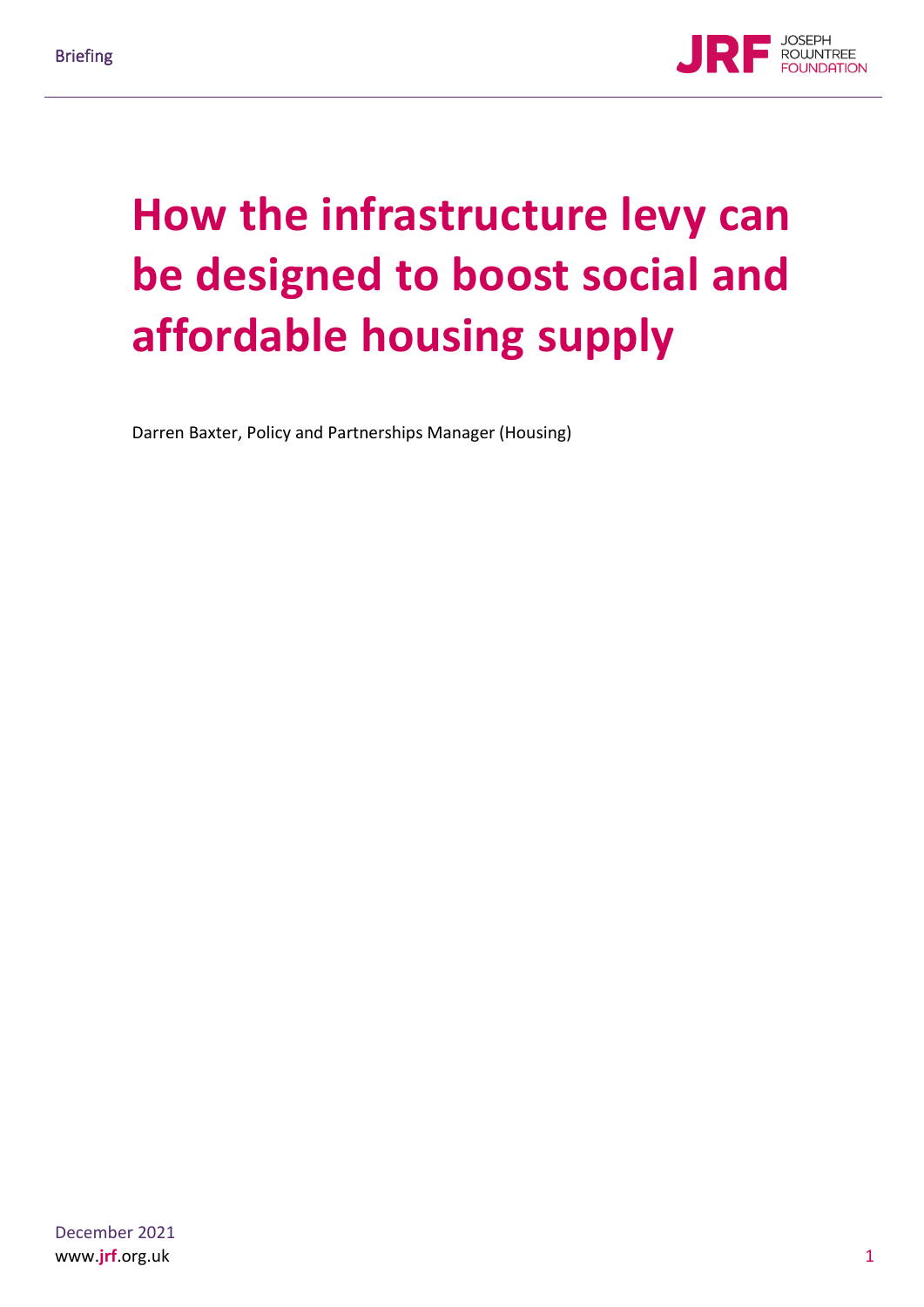## **Executive summary**

In August 2020, Government announced plans to consult on major reforms to the planning system. These included a proposal to replace with a new Infrastructure Levy (IL) the mechanisms developers are obligated to follow when delivering social and affordable housing and other infrastructure on developments. The current mechanisms are known as Section 106 agreements, and the Community Infrastructure Levy (CIL).

The proposal is a welcome recognition that the existing system of developer contributions is flawed. This is supported by new analysis from JRF showing that in London, the number of homes delivered through Section 106 fell short of what is required in every borough's local plan between 2017-18 and 2019-20. This is because developer contributions are easily evaded by developers, and also slow and regionally imbalanced.

The failure of the current system means we are not adequately capturing uplifts in the value of land. This is despite the value of land in the UK having increased by around 400% between 1995 and 2015, accounting for 51% of the UK's total net worth (£9.8 trillion). This means that our current model of development is not delivering the sorts of homes or infrastructure that communities need.

The introduction of an infrastructure levy could remedy this. By being fixed, and therefore un-negotiable, an infrastructure levy should mean that more revenue is collected and ensure that this is done in a more efficient manner. The proposed design - a levy charged on a fixed proportion of development value above a threshold - will also mean that it more explicitly targets the uplifts in land value gained from achieving planning permission.

However, achieving this will require the careful design of the new system and new modelling contained in this briefing shows that these proposals currently present several risks. These are that:

- The Infrastructure Levy will need to be set at a sufficiently ambitious rate for it to collect the revenues to deliver much-needed social and affordable homes and other infrastructure. But a local approach, where each authority sets its own rate, could prevent this if local authorities face a 'race to the bottom' in rate setting. There is a need to design a local approach that promotes sufficiently ambitious infrastructure levy rates, while allowing flexibility so as not to make a large amount of development unviable.
- Set at a higher level, an Infrastructure Levy could prevent landowners from bringing sites forward in the hope of persuading local authorities to reduce their rates. Local authorities lack the tools to prevent this.
- While well intentioned, the affordable housing ring fence proposed in the white paper, where local planning authorities could mandate that a proportion of levy receipts are earmarked for social or affordable housing, could constrain the amount of funding captured through the levy for social and affordable housing. This is because a significant proportion of levy receipts may need to be used to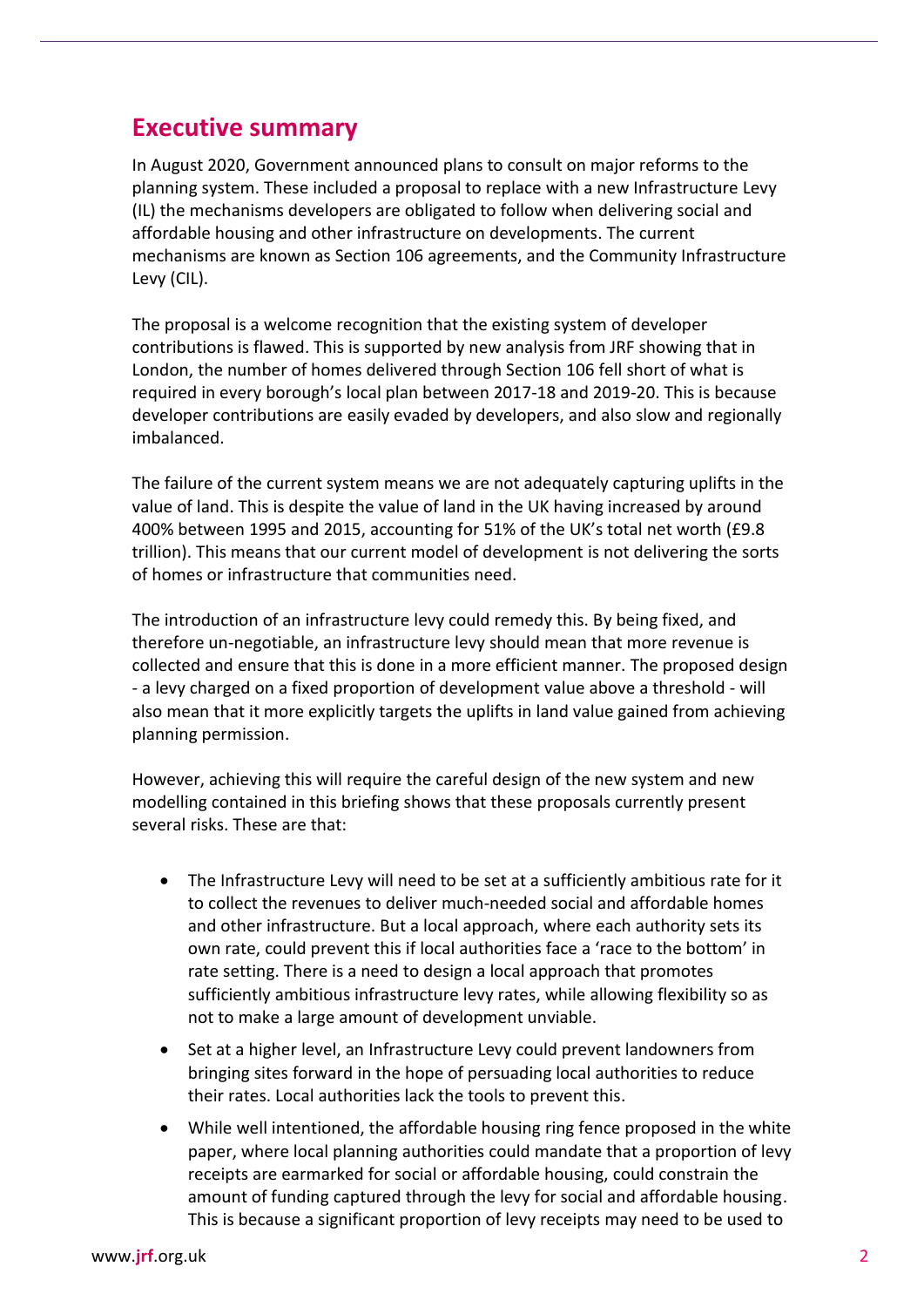deliver social and affordable housing on a particular site, and an arbitrary ringfence may constrain what is available to achieve this.

• Councils will continue to face trade-offs in how they use their Infrastructure Levy receipts, and this could further entrench regional inequalities. Regions where land and property prices are lower will receive less from levy receipts, and this needs to be recognised and resolved through capital expenditure or it will undermine plans to level up English regions.

These challenges can be overcome through effective policy design, and this briefing presents a series of recommendations that if enacted would enable this. Ensuring that an Infrastructure Levy would capture a fair share of uplifts in land value to deliver vital infrastructure and affordable and social housing.

#### Recommendations

The Infrastructure Levy should be designed to maximise land value capture. This should entail:

- Taking a zonal approach to setting the levy to both control and capture land values. This would mean local authorities could vary the rate they charge within their boundaries, setting higher rates where potential uplifts in land value are greater (such as green field sites) and reduced rates where they are lower (such as brown field sites in need of remediation).
- Retaining upfront affordable housing commitments, fixing these in local plans. This would assign an affordable housing requirement to all sites in a local plan, meaning it is a fundamental part of land values.

To work effectively, the new system must rebalance the power between developers, landowners, and local authorities. To do this the Government should:

- Reform Compulsory Purchase Order (CPO) rules to ensure that local authorities can more effectively purchase land where it is being held back from development. This would help prevent landowners holding back sites in the hope of persuading local authorities to revise down their infrastructure levy rates.
- Promote and enable local government to take an active role in the land market, investing in resource to support them to assemble sites for development, shaping the nature of their communities.

Political accountability and transparency will be key to an effective local Infrastructure Levy system. This should mean:

- Setting strict tests and benchmarks for Infrastructure Levy rates and thresholds. This should include setting regional benchmarks which local authorities must reference in rate setting.
- Making transparency on levy receipts a requirement for local authorities, capturing data locally and publishing this centrally.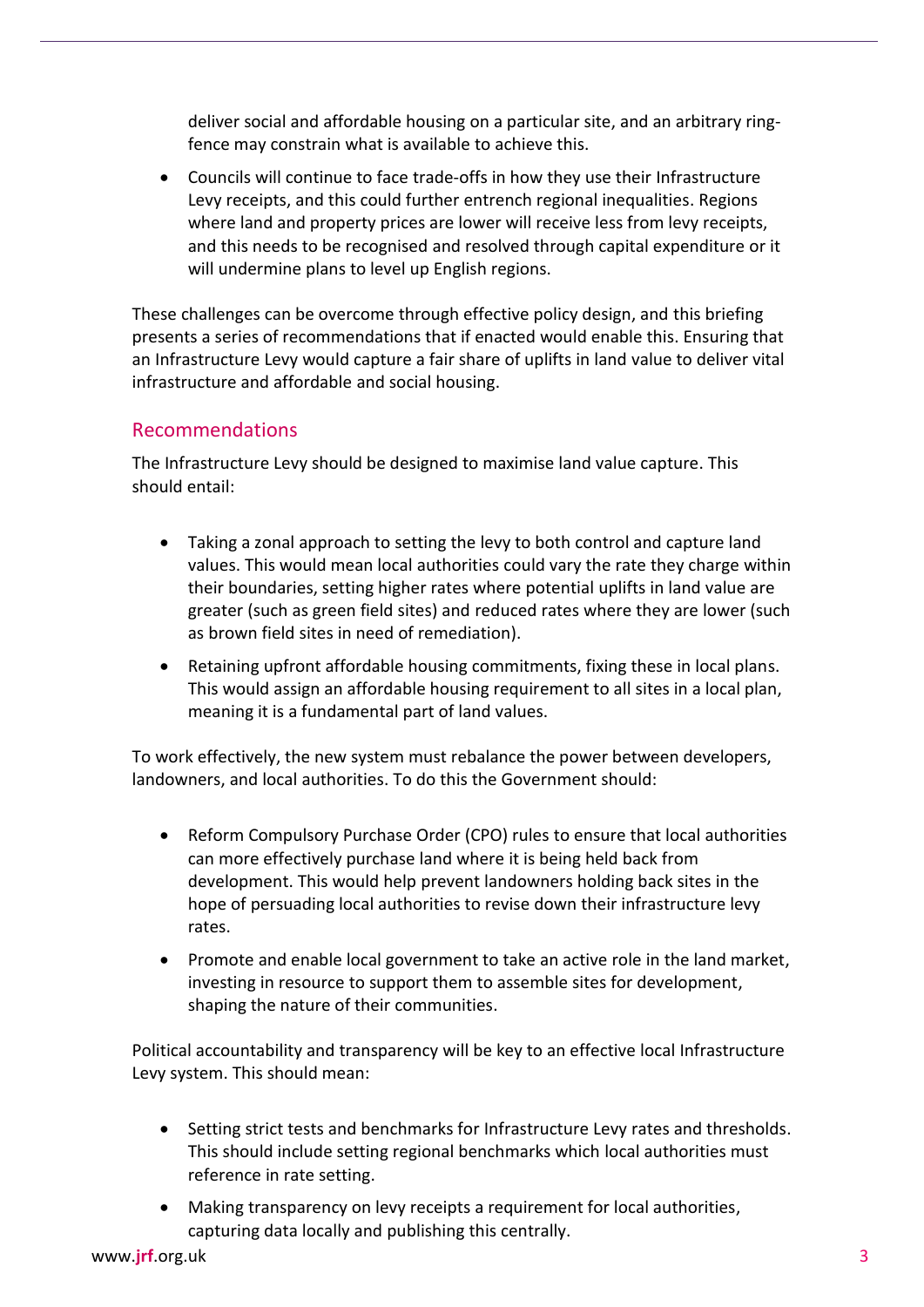These reforms should be part of a move towards an infrastructure first approach:

• Government should roll-out the Single Housing Infrastructure Fund (SHIF) alongside these reforms, ensuring a balance between capital funding and levy receipts in funding infrastructure. This will be particularly important in areas where levy receipts will be lower, particularly to achieve wider plans for levelling up.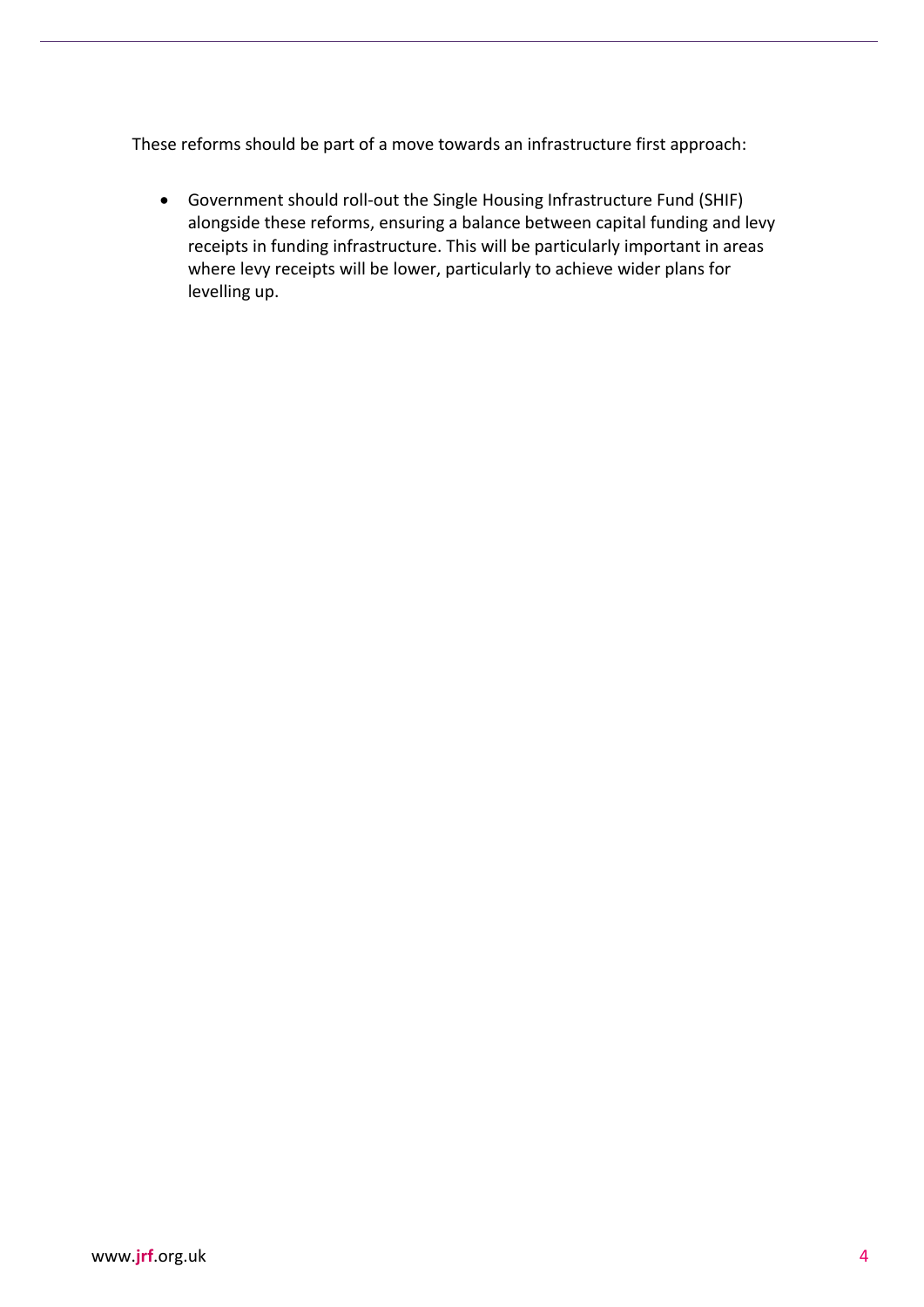## **Introduction**

In August 2020 the Government announced plans to consult on major reforms to the planning system (MHCLG, 2020a). In his foreword to the consultation, the Prime Minister stated that these reforms would amount to "radical reform, unlike anything we have seen since the Second World War" (Ibid).

Included in these plans was a proposal to replace the mechanisms through which developers are obligated to deliver social and affordable housing and other infrastructure on developments (Section 106 agreements and the Community Infrastructure Levy [CIL]), with a new Infrastructure Levy (IL). This is a proposal that the previous Secretary of State argued was motivated by a desire to deliver "more infrastructure and more affordable housing than ever before" (MHCLG, 2020b).

The commitment to ensuring that social and affordable housing supply remains constant, and is potentially increased, through these reforms was welcome. Section 106 is an important source of social and affordable housing supply. In 2019/20, nearly half (43%) of all social and affordable housing net additions in England came through developer contributions. This is particularly the case for social rent homes, with developer contributions accounting for 40% of all new social rent delivered in 2019/20(Department for Levelling Up, Housing & Communities, 2021).

At the same time, the Government is right to recognise that the existing system is not ideal, and reform is much needed. It can be slow, its design has seen developers' water down their obligations, it forces on-site trade-offs on what infrastructure is delivered, and it is regionally imbalanced. This is an opportunity to ensure proposals work more effectively and that new development delivers an increased supply of social and affordable housing and investment in vital infrastructure.

Particularly welcome is the more explicit focus these reforms place on capturing uplifts in land value through the planning system. More effectively capturing the gains landowners see when sites are developed can, and should, be a source of funding for necessary infrastructure, and one which can more fairly share this cost across the economy. Achieving this will require the careful design of a new system.

However, the current proposals present several risks, particularly to the continued supply of social and affordable housing. To this end, this briefing will make the case for a bolder approach to land value capture, setting out why it is necessary if we are to resolve some of the challenges faced in our housing market, particularly by those on lower incomes. In this context, it will examine the Government's proposals for an Infrastructure Levy to understand how the current and proposed systems compare, and what risks exist to social and affordable housing supply under the new proposals. It will conclude by offering proposals on how these can be overcome.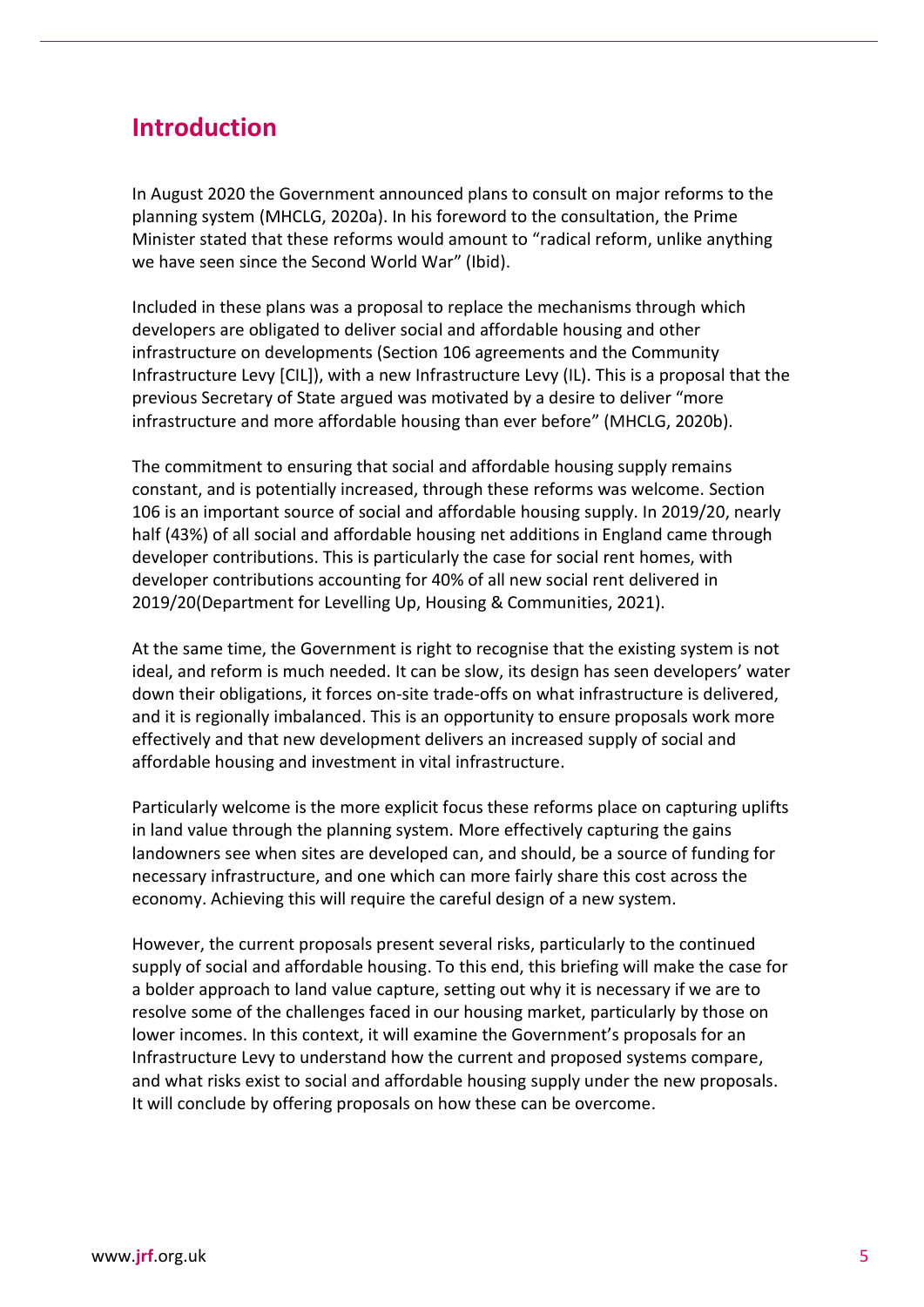## **We must do more to capture uplifts in land value**

"Roads are made, streets are made, services are improved, electric light turns night into day, water is brought from reservoirs a hundred miles off in the mountains – and all the while the landlord sits still. Every one of those improvements is effected by the labour and cost of other people and the taxpayers. To not one of those improvements does the land monopolist, as a land monopolist, contribute, and yet by every one of them the value of his land is enhanced. He renders no service to the community, he contributes nothing to the general welfare, he contributes nothing to the process from which his own enrichment is derived."

Winston Churchill, 1909

From farming to industry, to housebuilding, land is a fundamental input into economic activity. Almost all our most pressing societal and economic challenges, from the housing crisis to decarbonising in line with net-zero targets, will require questions about land use and ownership. Yet debates on land, particularly how we tax and regulate it, have largely slipped out of political discourse.

This is despite land playing an ever more dominant and dysfunctional role in our economy. Between 1995 and 2016 the value of land in the UK increased by around 400%, from £918 billion to over £5 trillion. Land now represents 51% of the UK's total net worth (£9.8 trillion), much of that owned by individuals through homeownership (Ibid). These increases have far outstripped that of other assets.

This has important consequences. Inequalities in land ownership, principally through homeownership, are driving increasing inequalities in wealth (Murphy, 2018). Limited measures to control the value of land underpin the high cost of housing and the nature of development, setting up tensions between landowners, developers, and local communities (Ibid). And through the creation of a widely spread base of people with a vested interest in maintaining the value of land, policies designed to overcome these challenges risk being met with significant political opposition, making these issues hard to navigate and resolve (Castro Coelho and Ratnoo, 2020).

#### **The increasing value of land is tied to our broken housing market**

Increases in land values are inextricably tied to house prices. Figures from the Office for National Statistics show that in 1995 the price paid for a dwelling was almost evenly split between the value of the land and the building that sits on it (ONS, 2017). In 2016, the cost of the land had risen to over 70% of the price paid for a dwelling, though with significant regional variation (Ibid).

The impacts of land prices on the cost of housing are most clearly seen in the development of new-build homes, where land prices are in a large part driven by the UK's largely speculative model of house building (Jeffreys and Lloyd, 2017, Murphy,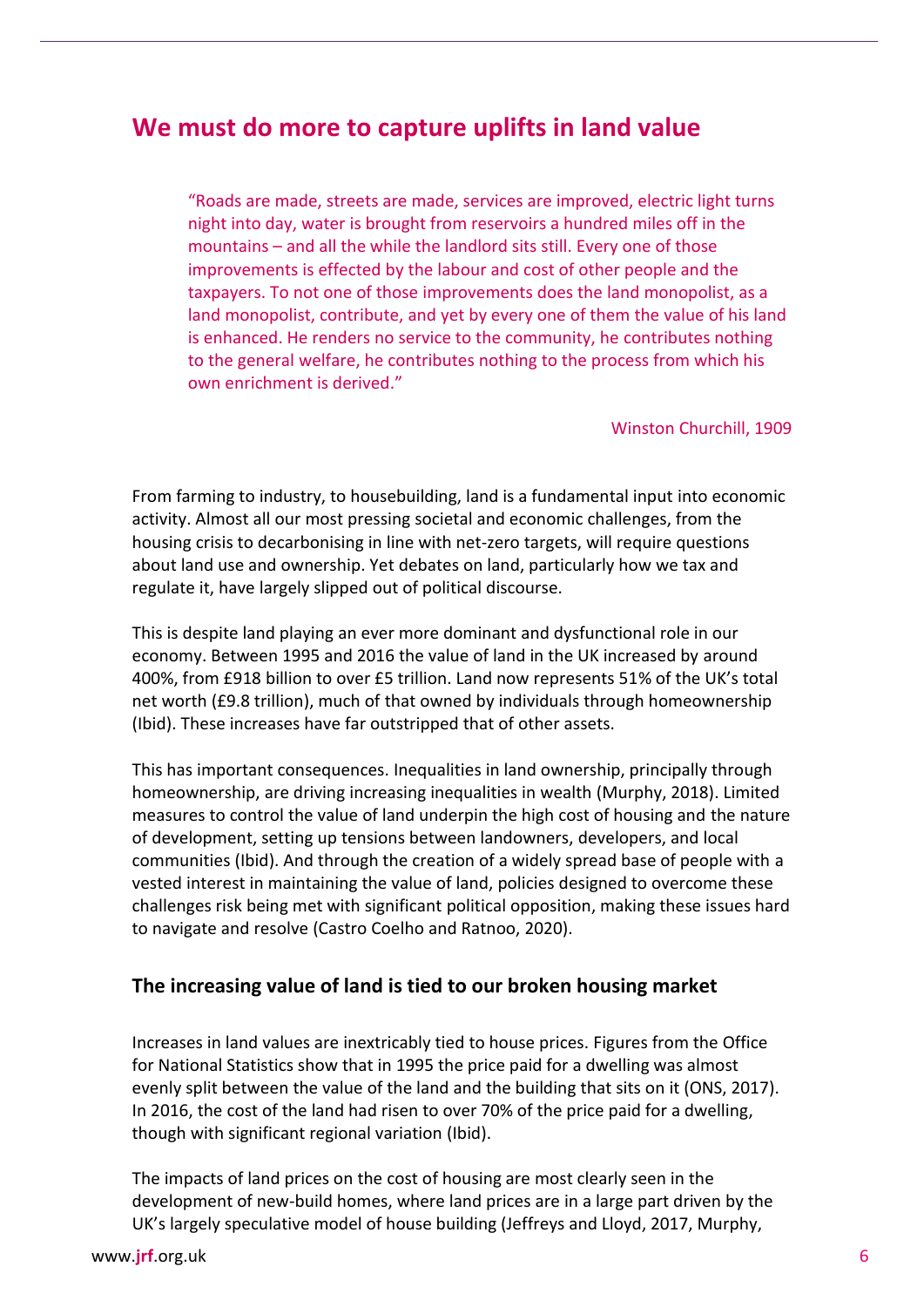2018, and Bentley, 2017). This means developers compete for sites, bidding against each other to secure plots of land. The price they can pay for land is determined by what they build, and in turn what they can sell it for.

The amount a developer can pay for a plot of land in this system is determined as the residual value. It is determined by taking the total value of the homes that are built on a site (the Gross Development Value, or GDV) and deducting from it the cost of building the homes, any policy costs (such as the provision of affordable homes) and the developer's profit. In a competitive, speculative land market, developers need to compete for sites on price, and this means reducing costs and maximising returns (through higher density, fewer community facilities and/or higher prices) to increase the residual value of land to a more competitive level (Jeffreys and Lloyd, 2017, Murphy, 2018, and Bentley, 2017).

Jeffreys and Lloyd (2017) argue that this results in a situation where 'land value is a direct trade-off between landowners and the wider community'. If a developer intends to build more community infrastructure to deliver a high proportion of the homes as social and affordable housing, or seeks to build homes that would be marketed below the highest rate possible, then the amount they can bid for land is reduced relative to a bidder who has more profitable plans, and they are less likely to secure the plot.

This model is problematic for many reasons. It contributes to the escalating cost of housing. While new-build transactions represent a small proportion of all sales, less than 10% (Property 118, 2021), and wider trends relating to supply and demand drive much of house price growth, ensuring that new supply is affordable is nonetheless important.

The high cost of land also prices out other entrants to the market. Small and mediumsized (SME) builders, who have historically contributed to a greater diversity of developments and faster build-out rates, find accessing plots at these rates challenging, and this is one of the drivers of the consolidation of house building and the dominance of a small number of large developers (Aubrey 2018).

It also prices out social and affordable housing providers and community housing providers, who need cheaper land to deliver homes sold or rented out at submarket rates (Ibid). This acts, alongside wider funding constraints, to limit the ability of housing providers to provide an adequate supply of social and affordable housing.

The ultimate beneficiary of this situation is the landowner who stands to make a significant return if their land can be developed for residential use (Bentley, 2017).

This can be seen in the uplifts in land value flowing from a change of use. A hectare of agricultural land in England is worth on average around £23,000, with very little regional variation (MHCLG, 2020c). Were it granted planning permission, this would increase on average to £2.6 million (excluding London), around a 100-fold increase. Land in London, the South East, and the South West would increase in value 250, 206, and 108 times respectively (Ibid).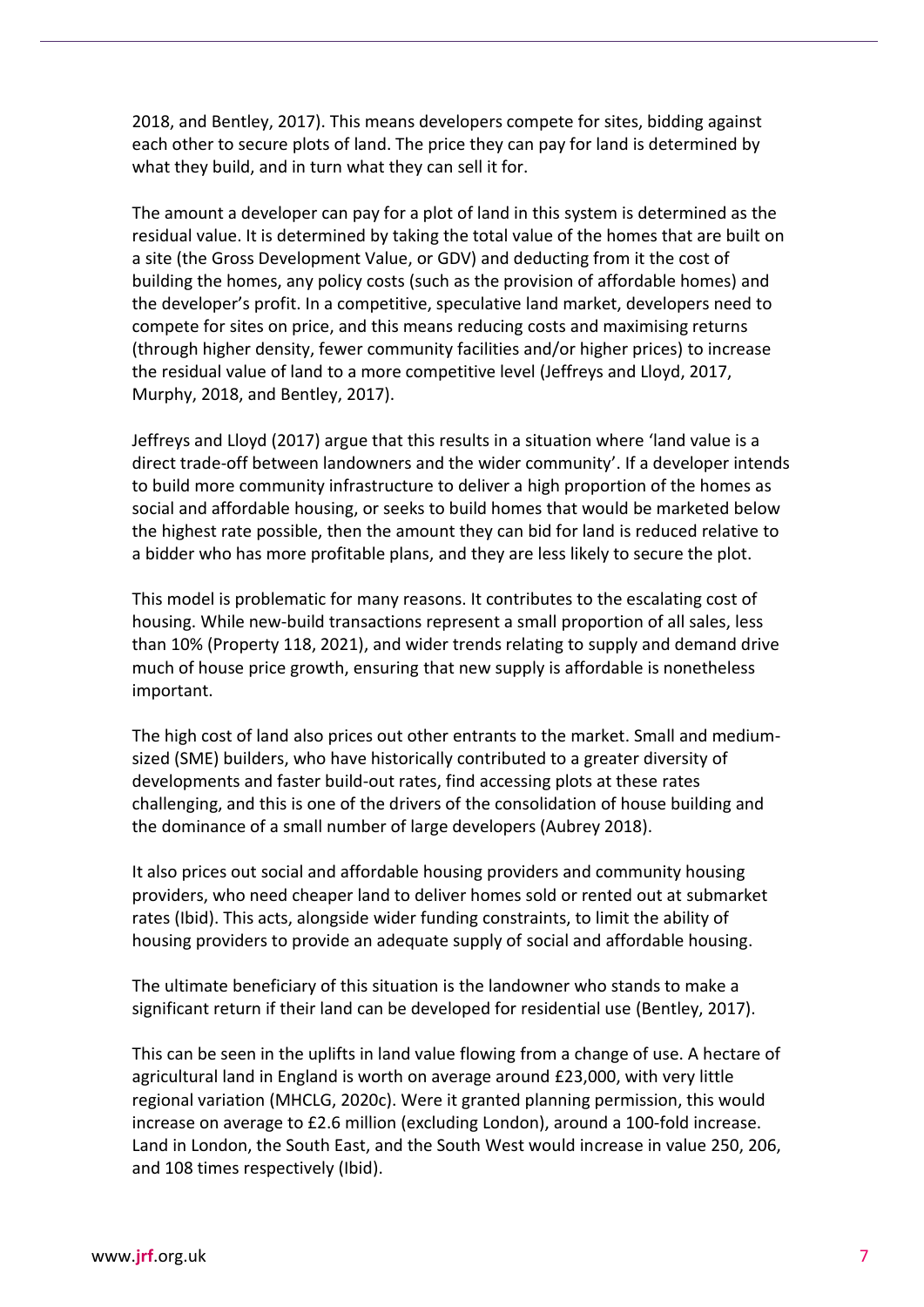#### **Mechanisms for land value capture are necessary to provide infrastructure and tame this broken market**

This situation is underpinned by the way that land behaves as an asset.

What makes land different to other sources of wealth is that its value is largely derived not from any direct productive activity on the part of the landowner, but through activities and investment elsewhere in the economy.

If a local authority redraws the boundaries of the green belt, a public authority builds a railway nearby, businesses invest in creating good-quality, well-paying jobs in the area or the community invests in activities to improve the neighbourhood, then these factors are likely to drive up the value of land, with its owner benefiting from its fixed, limited, and monopolistic nature. This is what economists and politicians from across ideological divides have referred to as the 'unearned increment' (Bentley, 2017).

In reality, this is a simplistic model for viewing the contemporary land market. Much of the land built on by developers has been subject to some form of contractual control, such as a right of pre-emption which gives the holder the right to be the preferred purchaser if the landholder decides to sell, or an option that gives the holder the right to acquire the land within a set time frame or subject to certain conditions, such as the land acquiring planning permission (MHCLG, 2020d).

These arrangements are used by developers to de-risk land acquisition, providing a supply of land for development while managing the risk that comes with owning land before it gains planning permission (Savills, 2018). A number of other actors also operate in the land market, such as land promotors and traders who have commercial strategies based on land securing planning permission (Ibid). This means that by the time land is developed, or re-developed, it may have been sold multiple times, with value extracted at each point.

Despite this additional complexity, the central argument remains the same. As land acquires permission, it will likely increase significantly in value with that return flowing to landowners and intermediaries. Therefore, there is a strong moral and practical case for mechanisms that target this uplift, distributing it more fairly for community benefit, specifically to provide a wider range of more affordable housing and community infrastructure. What is more, the UK is unusual when compared to similar economies across Europe and the rest of the world for not doing more currently (Falk 2019, 2020).

Two broad approaches exist to capturing land value uplifts: tax and development models.

• Tax-based models seek to levy a charge on all land, either as a recurrent charge based on its value (such as land value tax) or through a betterment tax, a charge based on estimated uplifts in newly developed land value, or the estimated uplifts they would see from public infrastructure investments levied (Murphy, 2018). This could be charged to the landowner who is selling a plot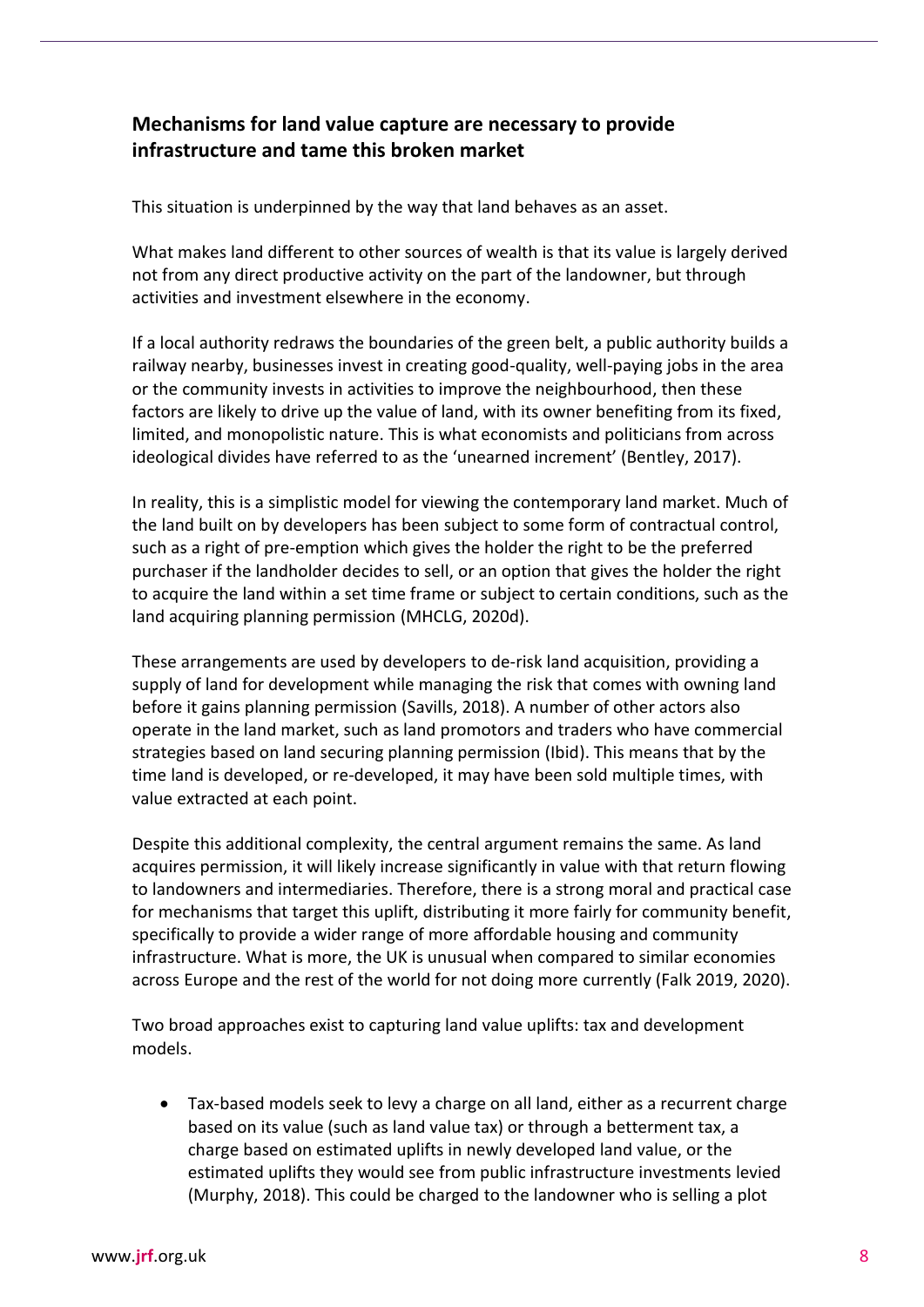for development, or those who more widely benefit from these investments, such as other landowners or local homeowners (Murphy, 2018).

• Development-based models see local or national government taking a more active role in land assembly and development, either through buying and then parcelling or developing land, extracting uplifts in its value through sales, acting as a joint partner in a development, or through leasing public land (Murphy, 2018).

Taking a more active approach to land value capture (LVC) allows local and national governments to do two things. Firstly, to raise funds to invest in essential infrastructure. Either upfront, to enable development, or by pooling contributions to fund bigger projects. Secondly, to exert greater control over what gets developed. This is particularly the case in development approaches to LVC where the state may act alone, or with private sector partners, to actively shape or develop a site on various elements, such as the type of homes and the necessary on-site infrastructure provided.

#### **The UK's current developer contribution mechanisms are making a meaningful contribution towards infrastructure delivery, particularly the provision of social and affordable housing, but are weak by design.**

The UK currently has a limited approach to land value capture, relying instead on a system of developer contributions. These are currently realised through two mechanisms: Section 106 agreements and the Community Infrastructure Levy. Both are designed, in differing ways and with different intents, to ensure that new development contributes to the infrastructure needs of communities, both existing and new. This means that these mechanisms were not designed to capture land value.

In 2018/19, the equivalent of £7 billion was agreed in developer contributions in England (Lord et al, 2020). Of this, £830 million was collected through the Community Infrastructure Levy (CIL) and £200 million through the Mayoral CIL in London (Ibid). The remaining £5.9 billion was collected as Section 106 obligations, in either cash payments or as on-site infrastructure (Ibid).

The majority (67%) of all Section 106 receipts are spent on the provision of affordable housing (Ministry of Housing, Communities & Local Government, 2020e), with this funding route playing an increasingly prominent role in the overall supply of social and affordable housing in recent years.

The number of social and affordable homes delivered through Section 106 has grown from around 1,000 to 3,000 units a year at the beginning of the 2000s, to around 30,000 in the year 2019/20. In 2019/20, Section 106 units accounted for just under half (43%) of all the affordable and social homes delivered that year (Ibid).

However, despite homes delivered through Section 106 making a significant contribution to new supply across the country, the policy is still falling short in holding developers to their obligations.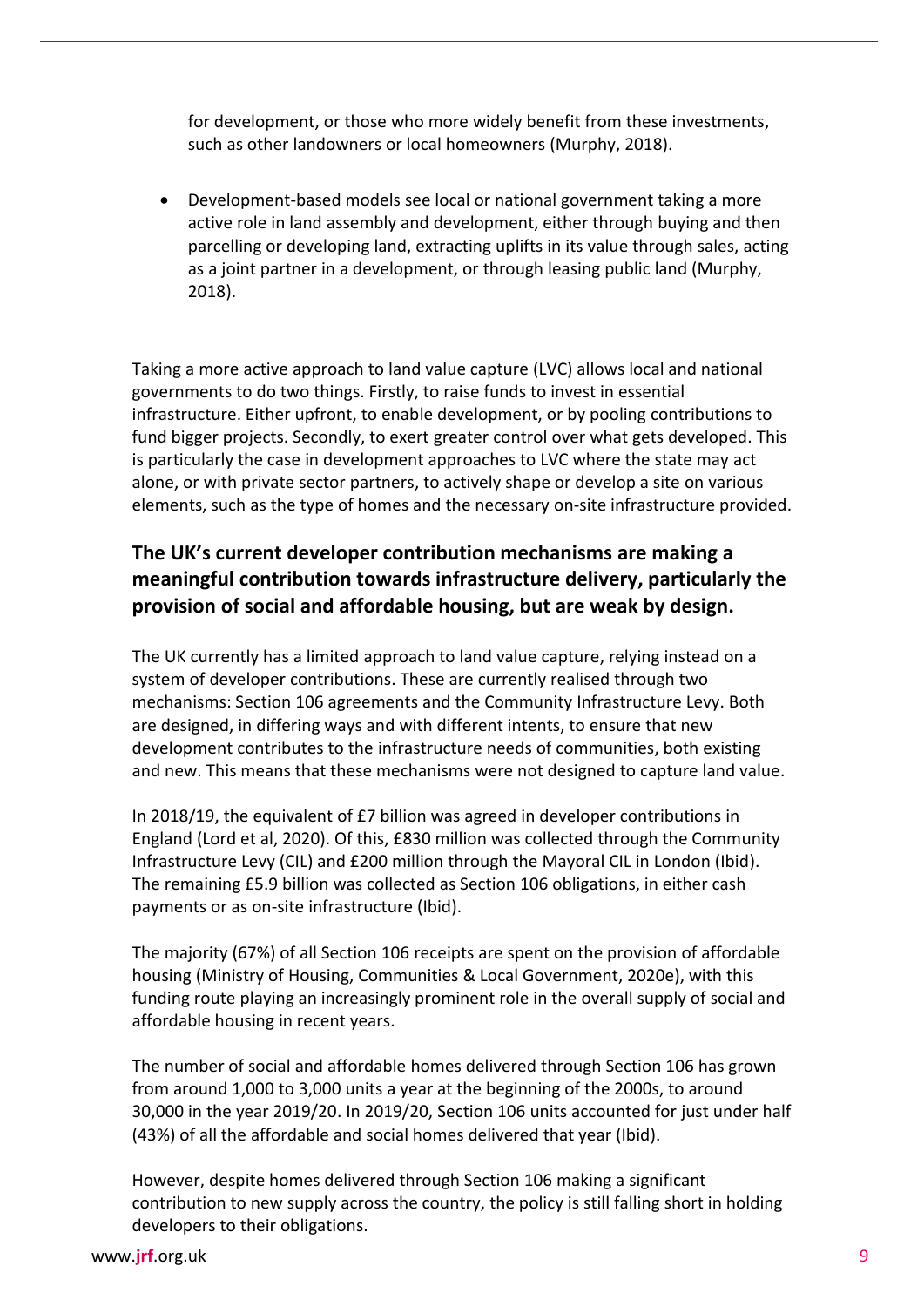Local authorities set affordable housing policies in their local plans which mandate the proportion of new developments, over a certain size threshold, which should be affordable, and the tenure that these homes should be. JRF analysis finds that the amount and tenure type of the social and affordable housing delivered routinely does not match that mandated in local plans.

#### **Table 1 showing a comparison of the proportion of net additions provided through Section 106 against local plan affordable housing policies in local plans by London Borough, 2017-18 to 2019-20\***

| Local Authority        | % of new units which should<br>be affordable according to<br>local plan policies | Section 106 units as a<br>% of total net<br>additions |
|------------------------|----------------------------------------------------------------------------------|-------------------------------------------------------|
| Barking and Dagenham   | 35%                                                                              | 8%                                                    |
| <b>Barnet</b>          | 40%                                                                              | 7%                                                    |
| <b>Bexley</b>          | 35%                                                                              | 14%                                                   |
| <b>Brent</b>           | 50%                                                                              | 8%                                                    |
| <b>Bromley</b>         |                                                                                  | 24%                                                   |
| Camden                 | 50%                                                                              | 19%                                                   |
| City of London         | 35%                                                                              | 2%                                                    |
| Croydon                | 50%                                                                              | 10%                                                   |
| Ealing                 | 50%                                                                              | 11%                                                   |
| Enfield                | 40%                                                                              | 3%                                                    |
| Greenwich              | 35%                                                                              | 13%                                                   |
| Hackney                | 50%                                                                              | 7%                                                    |
| Hammersmith and Fulham | 50%                                                                              | 8%                                                    |
| Haringey               | 40%                                                                              | 11%                                                   |
| Harrow                 | 40%                                                                              | 8%                                                    |
| Havering               | 50%                                                                              | 0%                                                    |
| Hillingdon             | 35%                                                                              | 4%                                                    |
| Hounslow               | 40%                                                                              | 9%                                                    |
| Islington              | 50%                                                                              | 17%                                                   |
| Kensington and Chelsea | 35%                                                                              | 6%                                                    |
| Kingston upon Thames   | 50%                                                                              | 9%                                                    |
| Lambeth                | 40%                                                                              | 12%                                                   |
| Lewisham               | 50%                                                                              | 12%                                                   |
| Merton                 | 40%                                                                              | 27%                                                   |
| Newham                 | 50%                                                                              | 14%                                                   |
| Redbridge              | 35%                                                                              | 25%                                                   |
| Richmond upon Thames   | 50%                                                                              | 1%                                                    |
| Southwark              | 35%                                                                              | 21%                                                   |
| Sutton                 | 35%                                                                              | 13%                                                   |
| <b>Tower Hamlets</b>   | 35%                                                                              | 27%                                                   |
| <b>Waltham Forest</b>  | 50%                                                                              | 15%                                                   |
| Wandsworth             | 33%                                                                              | 13%                                                   |
| Westminster            | 30%                                                                              | 25%                                                   |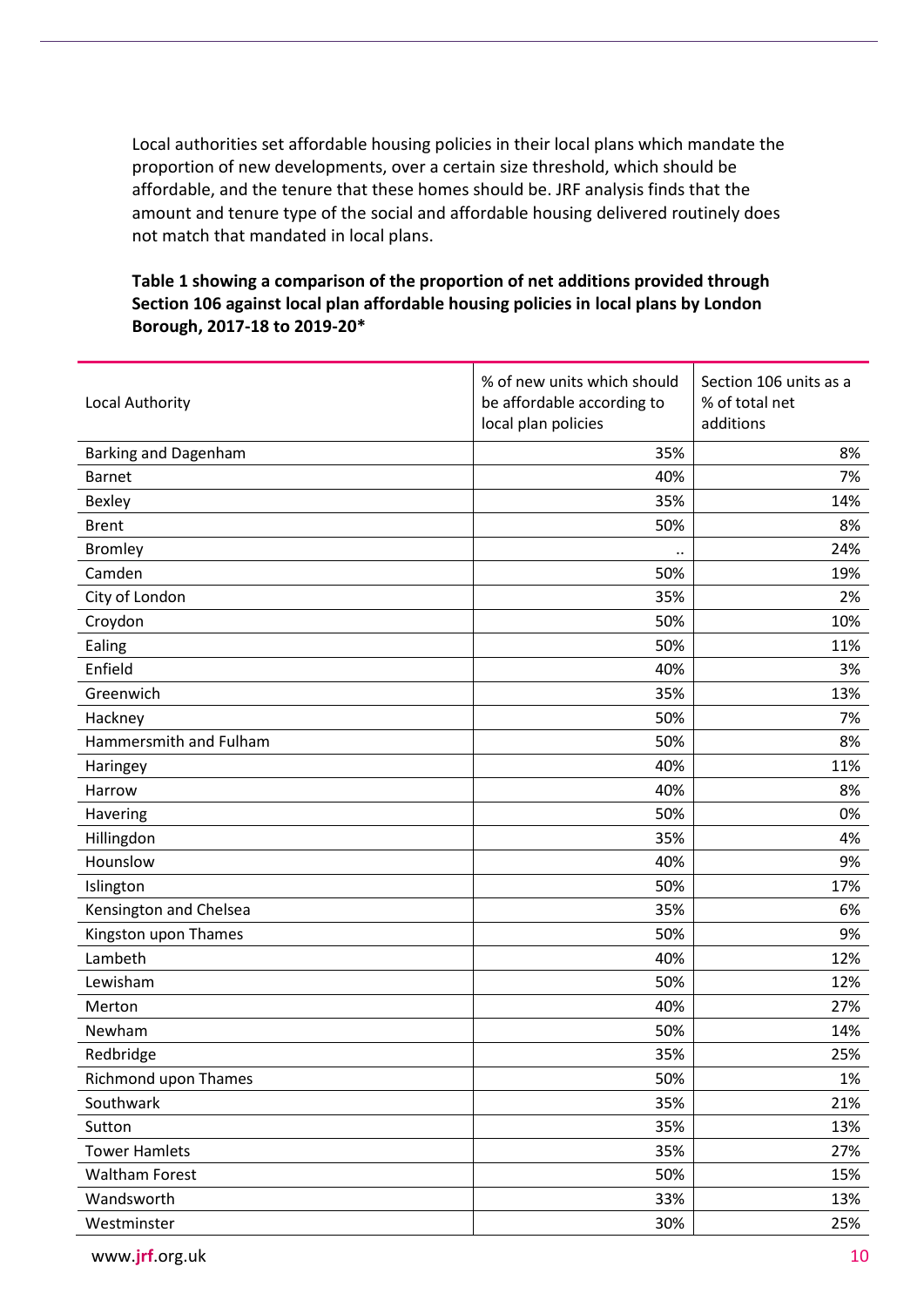**\*** This data includes all net additions. Local plan affordable housing policies tend to exclude small sites from these policies. As data on site size is not available it has not been possible to exclude these sites from this data, as such they may overestimate the gap between policy ambition and delivery.

Source: JRF analysis using [Table 123: housing supply; net additional dwellings,](https://assets.publishing.service.gov.uk/government/uploads/system/uploads/attachment_data/file/938200/Live_Table_123.ods)  [component flows of, by local authority district, England 2012-13 to](https://assets.publishing.service.gov.uk/government/uploads/system/uploads/attachment_data/file/938200/Live_Table_123.ods) 2019-20 and [Table 3.39 Affordable housing policy by planning authority](https://www.london.gov.uk/sites/default/files/amr_16_final.pdf)

As the data presented in table 1 shows, across London every borough is falling short on social and affordable housing delivery against the affordable housing policies set out in their local plans. This is both in absolute terms, the number of affordable homes delivered against the number of new-build homes built, and in terms of the tenure of the homes that are delivered.

While most local plans across London set out a need for most homes delivered through Section 106 contributions to be at social and London affordable rent levels, targets for these homes are not being met. Instead, an excess of homes for affordable homeownership (Shared Ownership and Discounted Home Ownership), which require lower subsidy levels and therefore capture less of the uplift in land values, are being built in their place.

This demonstrates that the contributions intended to be captured under Section 106 are not being realised. This is supported by research commissioned by the Ministry of Housing, Communities & Local Government (MHCLG) which found that not all planning obligations are delivered in the form originally agreed, with 65% of local planning authorities (LPAs) reporting that at least one of their planning agreements had been renegotiated in 2016/17 (Lord et al, 2020) resulting in fewer homes delivered and a smaller share of land value uplift captured by local planning authorities.

While the system has allowed the process of renegotiation to manage shifting market conditions (such as a fall in house prices, and therefore development value), this has been utilised to water-down contributions, aided by weak regulation and a lack of capacity in local authority planning departments, as will be discussed later in this briefing.

#### **The Government needs to do more to capture uplifts in land value**

Despite the practical and moral case for capturing uplifts in land value arising from its development, the UK's current mechanisms are weak. These limitations stem from weaknesses in their design and mean they are ripe for reform. Before understanding if and how the proposed Infrastructure Levy can overcome these, it is necessary to explore in greater depth what is driving the issues with the current system.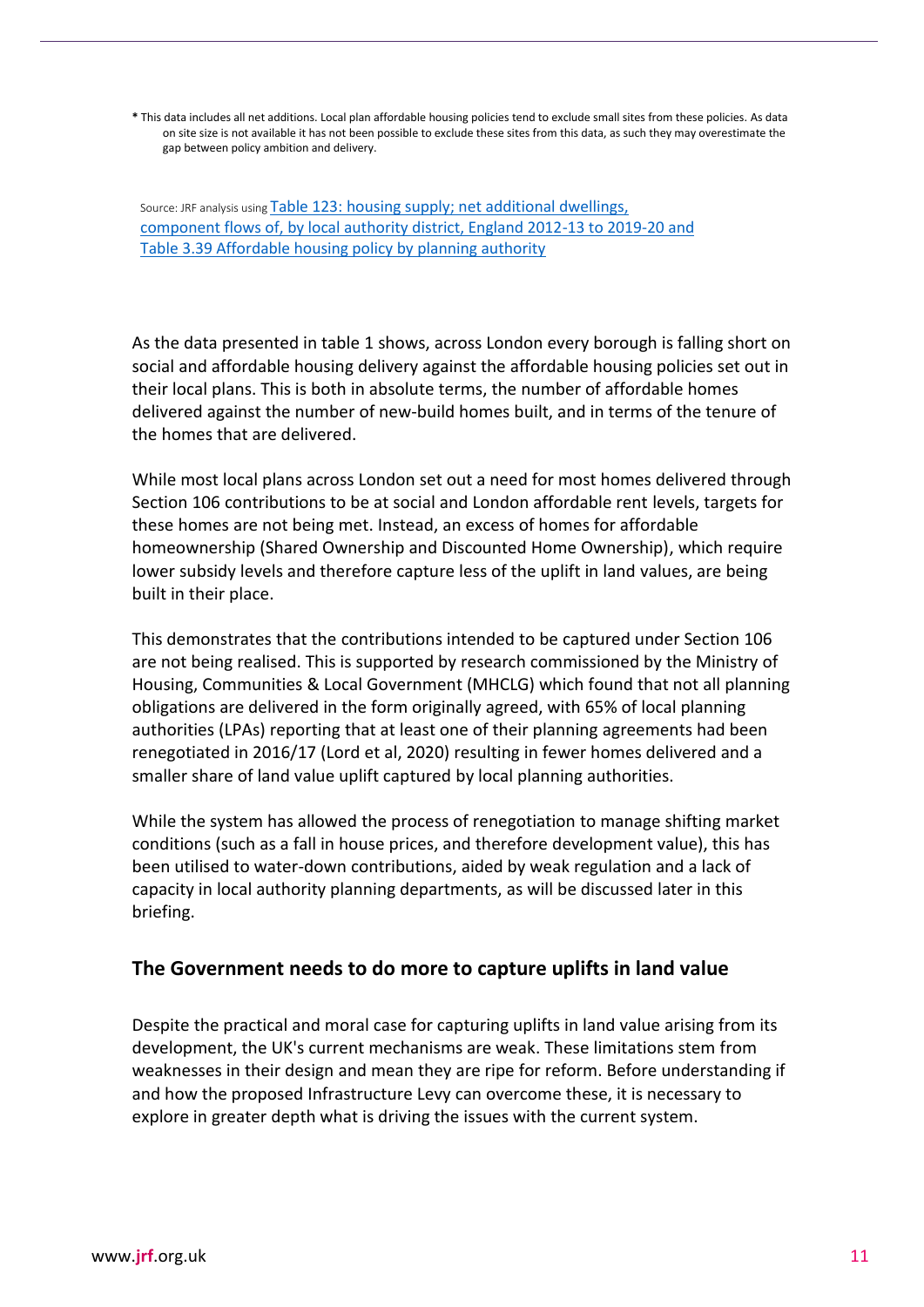# **The way we currently capture uplifts in land value is not working**

Limitations in the design of our current system of developer contributions undermine its ability to capture uplifts in land value. In addition, a reliance on these mechanisms rather than capital investment undermines the system's effectiveness further.

#### **Section 106 is easily evaded by developers**

Developer contributions have been a feature of planning policy locally and nationally since the 1930s, and their use and regulation has evolved. The contemporary mechanism, Section 106, was introduced in the Town and Country Planning Act 1990.

Developer contributions are not an explicit land value capture mechanism, rather they are designed to provide mitigation for the impact of a development on the local community, such as more cars on the road, more children needing schools, or additional pressure on health services, to offset costs to the community accruing from development. It is largely for this reason that the current system is unfit for capturing uplifts in the value of land.

Agreements are negotiated by a council and developer, and can be paid at different stages in the life course of the development. They can be a financial contribution or the direct provision of infrastructure (Ibid). The provision of affordable housing is a typical requirement of Section 106 agreements, and is specified in local plans and accounts for the highest proportional element in value terms.

When housing is provided it is either on-site (delivered as units on the development) or in-kind (an equivalent cash payment). Units are sold to housing providers at a discounted rate, making it viable to let them at affordable or social rent levels, or to sell them as shared ownership or discounted ownership homes (Ibid).

In addition to mandating infrastructure, Section 106 agreements can be used to place restrictions or conditions on the use of land. This may, for example, be to ensure that homes delivered on-site are maintained as affordable in perpetuity, or to mandate certain activities, such as air quality monitoring (Ibid).

The site-by-site nature of Section 106, while offering flexibility, creates an inherent uncertainty. The infrastructure provision required of a developer will only become clear at the point of securing planning permission, likely after the land purchase has been agreed (Bentley, 2017). While affordable housing policies should be available in local plans, other infrastructure provisions will be site-specific.

A lack of certainty means that policy costs cannot effectively be priced into land values, and it risks developers overbidding. This will either constrain developer returns, quality on-site, or the provision of social and affordable housing or other infrastructure (Bentley, 2017).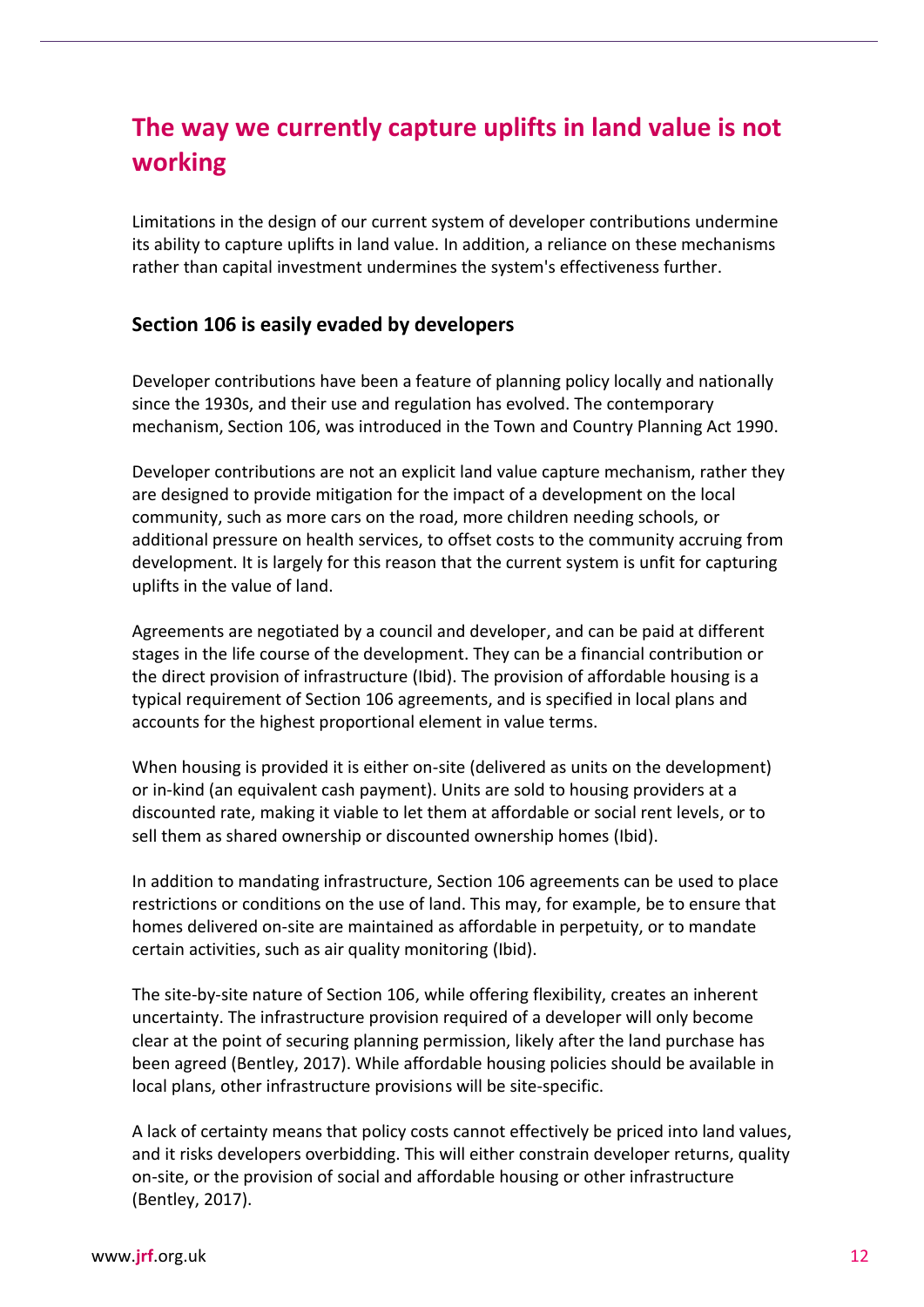Legal loopholes have further worsened this situation, or at least formalised this emerging as an excuse, and have allowed developers to use arguments about the financial viability of sites to limit their obligations. This has been driven by rules within the National Planning Policy Framework (NPPF).

When the NPPF was introduced in 2012 it defined 'viability' in reference to developers being able to achieve 'competitive returns' (Grayston, 2017). This was largely interpreted by developers as meaning a 20% profit margin on developments (Ibid). This loophole has allowed developers to overbid for land, ensuring they were able to access it, and then to later cite viability concerns where the higher price of land would mean that local plan affordable housing requirements would reduce their margins below this arbitrary level (Ibid).

This 'viability' argument is widespread. Research from Shelter on 11 case study local planning authorities found that where viability assessments were used, developers were able to negotiate down their commitments to the equivalent to three-quarters of what local plans had set out - equating to the loss of 2,500 potential affordable homes on these sites (Grayston, 2017). Meanwhile, research focussing on major schemes between 2007 and 2013 found a 30% reduction in the amount of affordable housing delivered on sites that were renegotiated (Grayston, 2017). Though the time period this study observes - in the immediate aftermath of the global financial crisis - may have contributed to this.

This is further underpinned by power imbalances between developers and local authority planning departments. Research with planning authorities by Brownhill et al. (2015) argued that 'the normal, commercial negotiating style adopted by housebuilders was seen by the local authority officers as aggressive or confrontational', while others note that the raft of commercial data supplied by developers in viability assessments can be difficult to interpret for less experienced or well-resourced authorities (Garton and Barton, 2019).

It was also observed that authorities in weaker housing markets, where viability may be more marginal, authorities with less resource or experience, and authorities where the pressure to develop sites is greater, were more exposed to these issues (Brownhill et al, 2015). This, of course, is set against the backdrop of a reduction in central government funding for local authorities over the last decade (Centre for Cities, 2019).

The viability loophole was closed in 2018, with the NPPF now stating that developers should be ensured 'reasonable' rather than 'competitive' returns and making clear that 'under no circumstances will the price paid for land be a relevant justification for failing to accord with relevant policies in the plan.' (Grayston, 2018). This also clarified that viability assessments should only be used in limited circumstances and that instead, viability assessments should take place at the point local plan policies are set and not on a site-by-site basis (Ibid).

These were welcome reforms and analysis suggests they have had a positive impact. Data collected by Planner Magazine shows that affordable housing on sites of 550 or more homes climbed from 23% in 2018 to 28% in 2019, equivalent to 3,765 more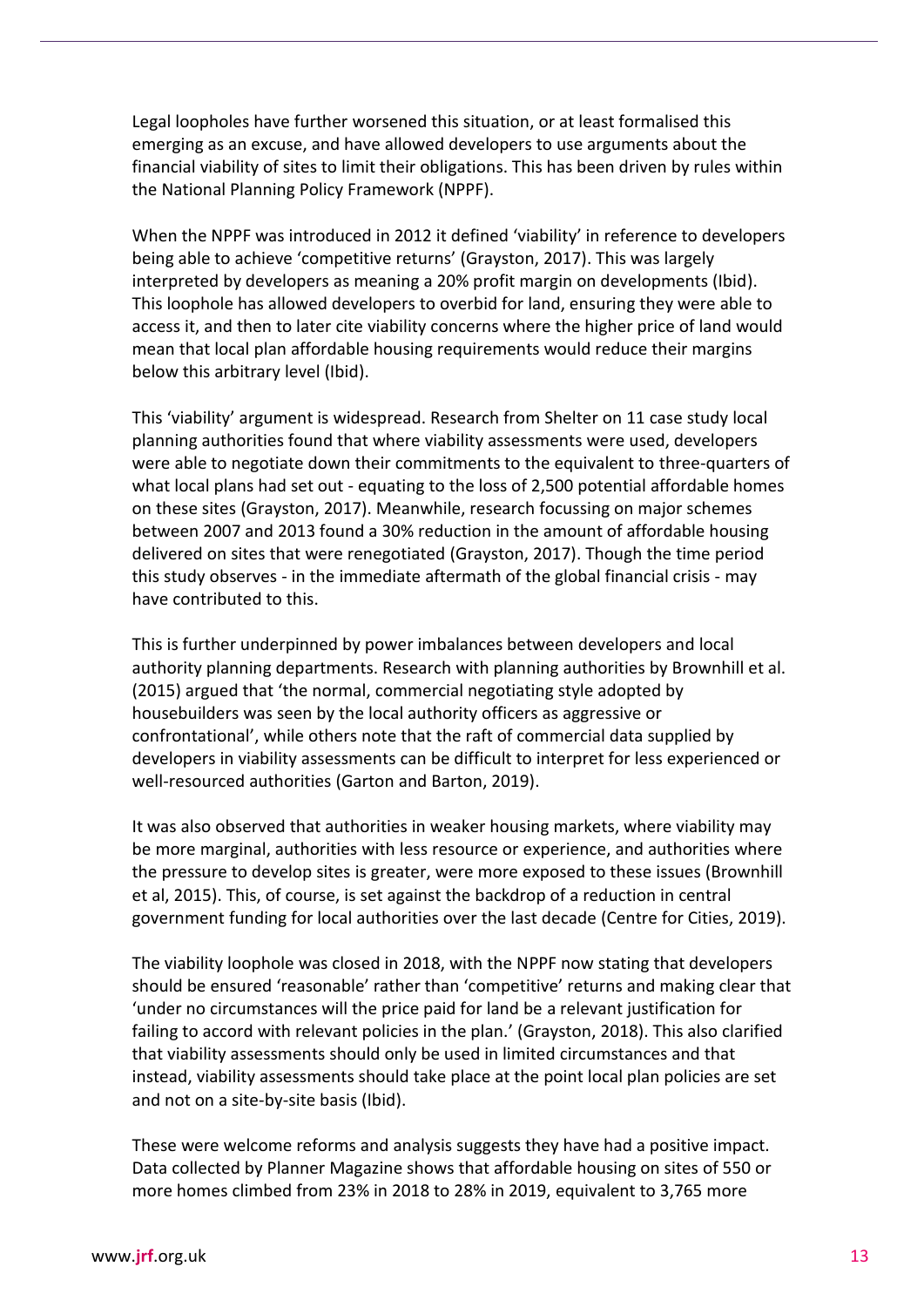homes - a rise the authors attribute to the changed viability rules (Planner Magazine, 2019).

Research led by Liverpool University for MHCLG found that planning authorities felt the reforms gave them greater power in negotiations and reduced the time it took to agree obligations, however, they also reported that these issues continue to persist (Lord et al, 2020).

#### **The design of the Community Infrastructure Levy (CIL) is more effective at capturing uplifts in land value, but it has been adopted in a limited manner**

In 2010, the then Government introduced a charge on development in addition to Section 106 agreements: the Community Infrastructure Levy. This is a charge that local authorities can set on new development to raise funds to help with the infrastructure, facilities, and services (such as schools or transport improvements) needed to support new homes and businesses (Ibid).

CIL is a fixed charge levied on the floor space of a development, and the rate can vary based on the intended use of the development and by different areas within a local authority area (Ibid).

The CIL is intended to provide infrastructure to support the development of an area, while planning obligations are used to make an individual planning application acceptable in planning terms (so delivered on-site). Double charging - using developer contributions and CIL to pay for the same infrastructure project - is prohibited.

The Mayor of London operates a cross-borough Mayoral CIL rate. This can be in addition to the CIL charging of individual London boroughs and has been designed to raise £300 million towards the delivery of Crossrail.

The design of the Community Infrastructure Levy, as a fixed charge, overcomes some of the challenges with clarity and re-negotiation associated with Section 106, and as a result, means that the charge facing a developer is more likely to be costed into the land.

However, CIL is not in place nationally and only around half of local authorities have set CIL rates (Brownhill et al, 2015). This has been most common in local authorities with lower property prices, with local authorities often citing concerns about development viability as to why they haven't opted to implement the levy (Ibid).

Where CIL has been adopted it can be complex, and subject to a range of different rates and exemptions (CIL Review Group, 2016). This can make the system difficult to navigate but also undermine its ability to capture value (Ibid).

Overall, CIL's patchwork implementation and the ongoing introduction of exemptions has meant that it has fallen short in capturing value, failing to produce the predicted revenues it was intended to raise (Ibid).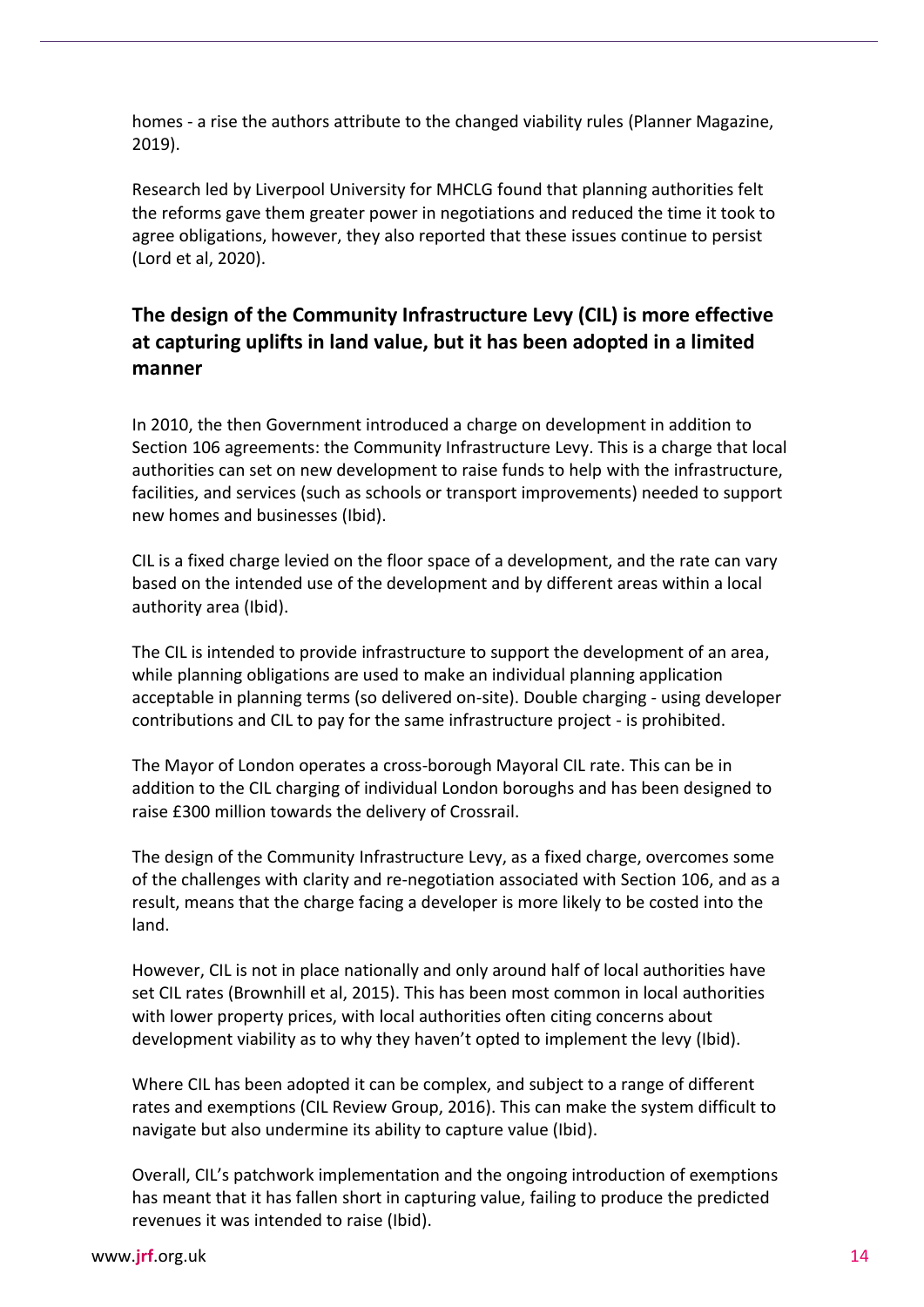#### **We rely too heavily on these weak mechanisms to fund infrastructure investment**

Despite the limitations facing section 106 and CIL, they are relied on heavily to fund infrastructure investment. This compounds the problems they face, creates on-site trade-offs and regional imbalances.

This is a relatively new trend, and Henneberry  $(2005)^1$  argues that this is part of a wider shift in political economy which has seen expenditure shift from direct taxation to 'indirect, hypothecated taxes and user charges'. As a result, the costs of infrastructure and the remediation of the social and environmental consequences of development are increasingly being borne by developers and consumers (Ibid).

This shift from capital expenditure to developer levies can be seen in the provision of affordable and social and affordable housing. While Section 106 has proved a vital flow of social and affordable housing in recent years it, at least proportionally, reflects the changing nature of social and affordable housing funding.

While homes delivered through Section 106 have increased (both numerically and proportionally), this is offset by historically low levels of homes funded through capital grant, illustrative of the broader retrenchment of the state in the direct subsidy of social house building. Reliance on private development for social and affordable housing delivery also has other challenges, exposing it to wider market forces and meaning that social and affordable housing delivery could be harmed by a slowdown in private development.



#### **Figure 1. Showing the proportion of new social and affordable housing delivered through developer contributions has increased notably over the last decade**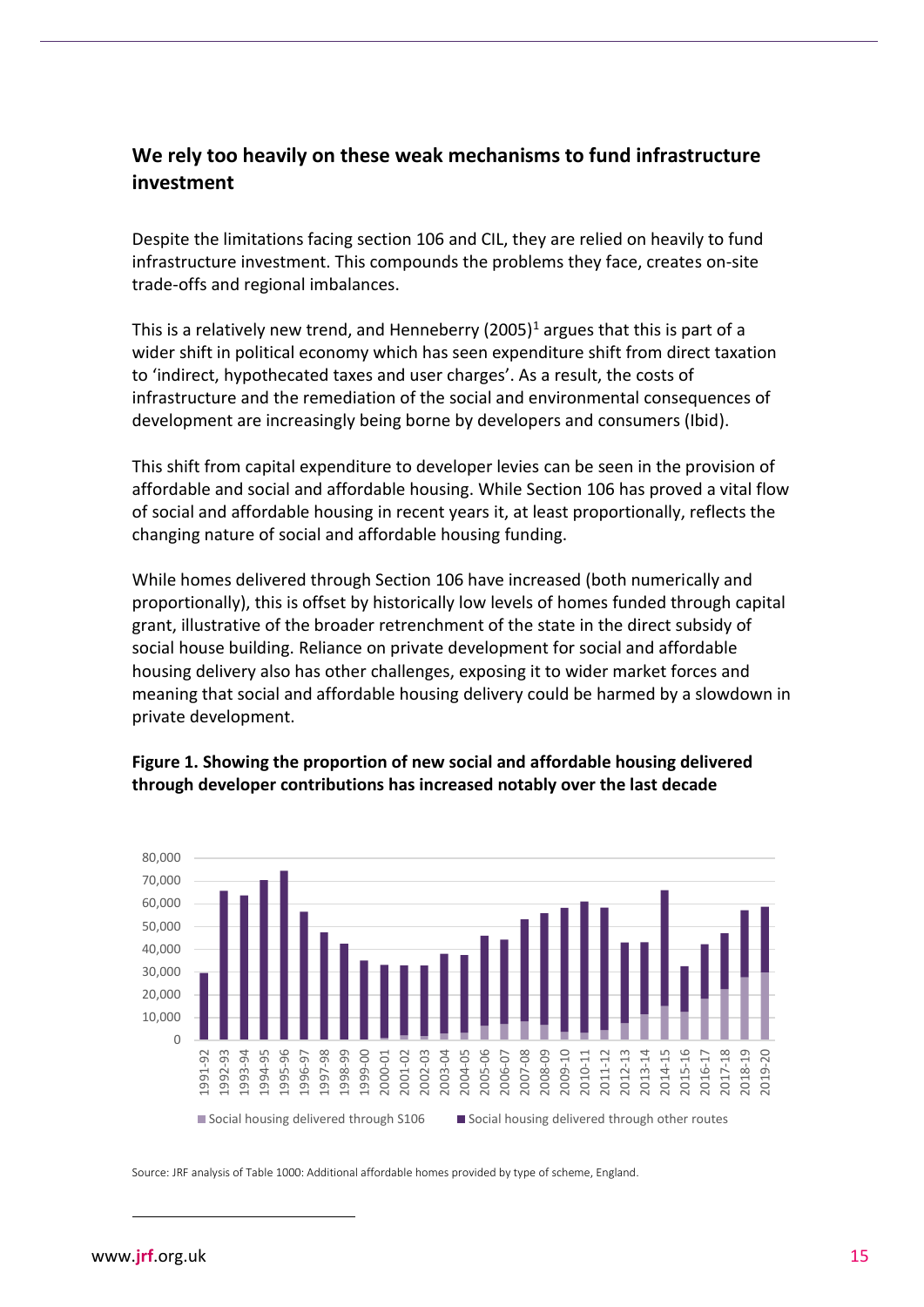This is even more clear when looking at homes delivered at social rent levels, the most deeply subsidised form of social and affordable housing. The annual new supply of social rent homes is a fraction of that of the preceding two decades (6,644 in 2019/20 compared to 33,491 ten years previously in 2009/10) (Department for Levelling Up, Housing & Communities, 2021). Most of this new supply is delivered through Section 106 agreements. In 2019/20, 57% of all social rent units were provided via developer contributions.



#### **Figure 2. Shows that the supply of social rent homes is at an historical low, and the largest share of delivery comes from developer contributions**

Source: JRF analysis of Table 1000: Additional affordable homes provided by type of scheme, England.

This means that trade-offs exist within the Section 106 system. As developer contributions through Section 106 can contribute towards a range of infrastructure requirements, the most pressing requirements may crowd out other, still much needed, infrastructure (Bowie, 2010).

Delivering more transport, education and healthcare infrastructure may limit the affordable housing delivered, and vice versa. Analysis by Bowie (2010) for example found that in London between 2004 and 2009 applications called in by the Mayor secured lower levels of affordable housing, given the Greater Local Authorities' focus  $\frac{61}{100}$   $\frac{61}{100}$   $\frac{61}{100}$   $\frac{61}{100}$   $\frac{61}{100}$   $\frac{61}{100}$   $\frac{61}{100}$   $\frac{61}{100}$   $\frac{61}{100}$   $\frac{61}{100}$   $\frac{61}{100}$   $\frac{61}{100}$   $\frac{61}{100}$   $\frac{61}{100}$   $\frac{61}{100}$   $\frac{61}{100}$   $\frac{61}{100}$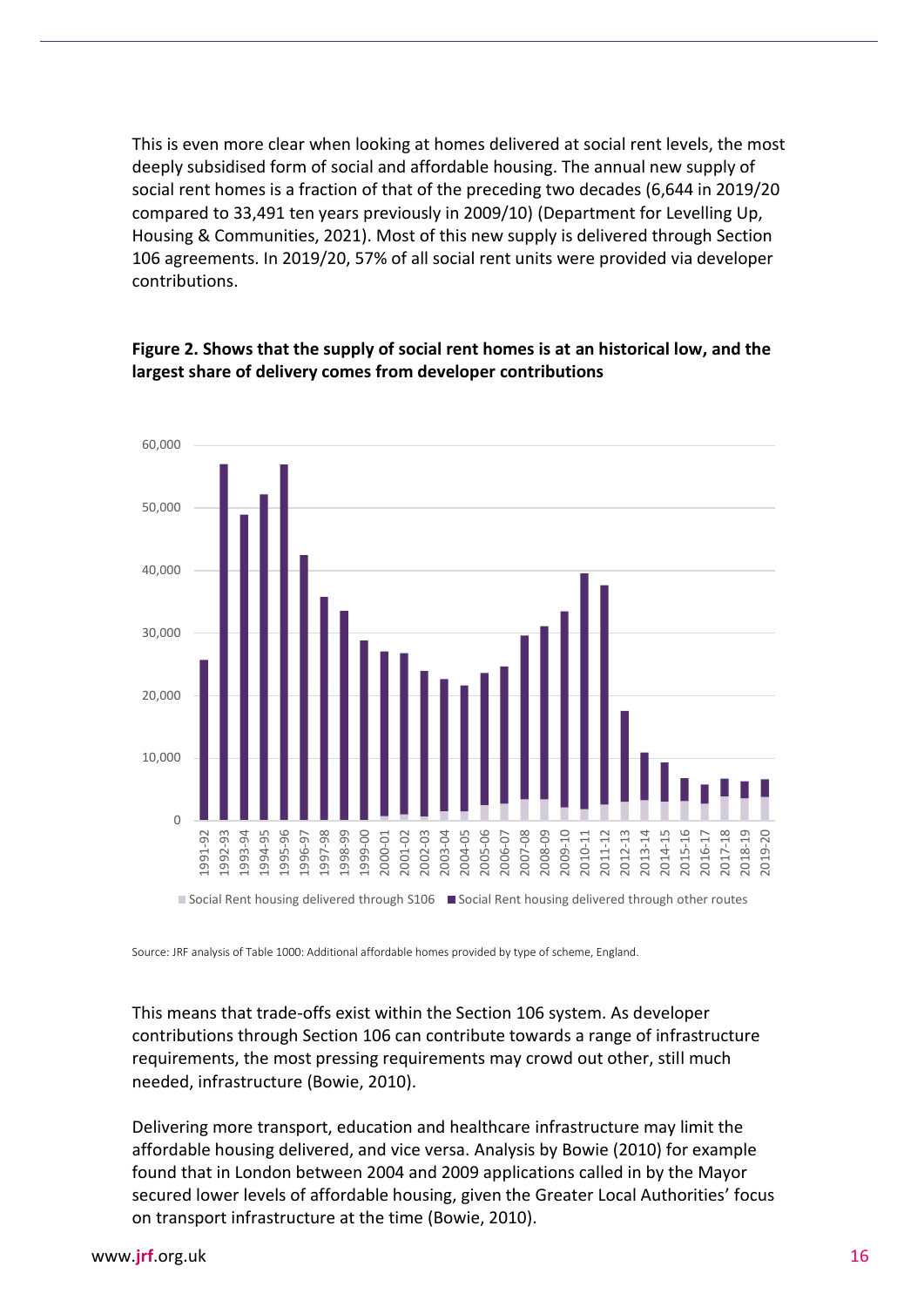This reliance on developer contributions to fund infrastructure investment is also problematic in the context of our regionally imbalanced housing market. The revenue raised through Section 106 and CIL is highly dependent on property values. Under the current system, receipts are significantly skewed towards areas within higher property prices. In 2018/19 the South East, South West and London regions account for 61% of the total value of all obligations captured through Section 106 (Lord et al, 2020) and, variations exist within regions, including those with higher property values.

As a result, the funding available to local authorities to deliver infrastructure is higher in some parts of the country relative to others. As noted previously, the Mayoral CIL in London is being used to raise £300 million towards the funding of Crossrail. It is perhaps hard to imagine a similar approach being viable in the North or Midlands, where property values are considerably lower.

This regional imbalance would be present in any system of land value capture, and capital expenditure ought to account for this - funding social and affordable housing provision and other infrastructure needs where planning gain cannot. However, these differential rates of developer contributions sit atop existing inequalities in capital expenditure. Figures produced by IPPR North using government spending data showed that in 2019 planned transport expenditure was £3,636 per person in London but just £1,247 per person in the North. Higher expenditure in the North West (£1,247 per person) masks greater inequalities in Yorkshire and the Humber (£551 per person) and the North East (£519 per person). Historical analysis suggests that were the North to have received the same level of per capita spending as the capital over the last decade it would have received £66 billion more than was invested (Ibid).

The lack of capital investment not only undermines the delivery of infrastructure but also impedes development. Lower levels of up-front capital investment in infrastructure have an impact on sites coming forward, particularly as the limited effectiveness of our current developer contribution system does not capture enough value to retroactively fund this (Aubrey, 2018).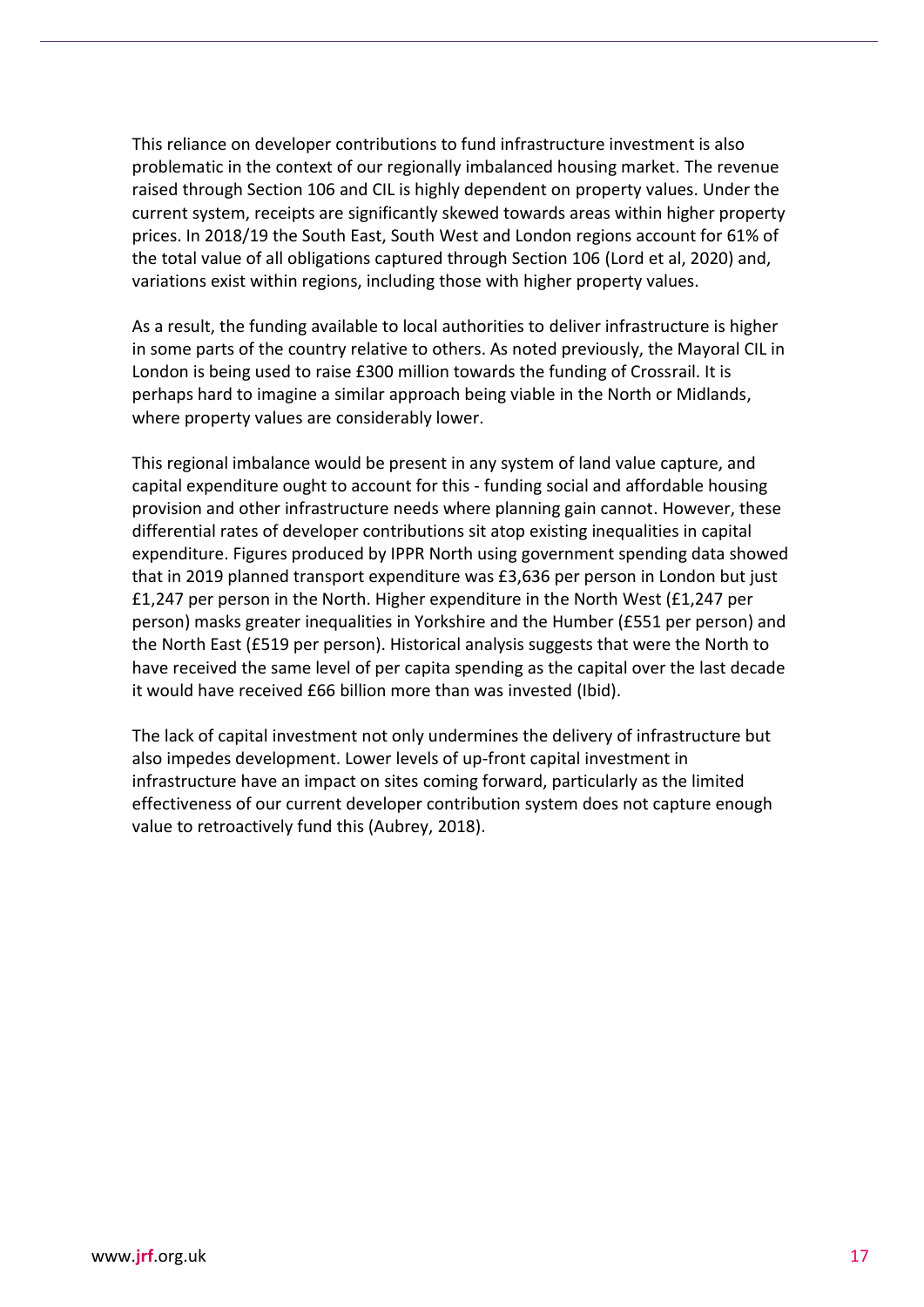# **Government proposals for an Infrastructure Levy tackle the right problems but present a series of policy risks that must be overcome**

Our current system of developer contributions is unfit for the task of capturing a fair share of land values of development sites, largely as it was never designed for this purpose. It is therefore welcome to see a recognition of this in the planning white paper.

The reforms proposed in the Government's planning white paper would see Section 106 and CIL abolished and replaced with a single, Infrastructure Levy (MHCLG, 2020a). The intent is for this levy to be more certain and therefore better capitalised into land values, and set as a fixed proportion of gross development value, therefore, removing the element of negotiation.

In the context of the challenges which have faced the current system this is welcome. But for it to work it will need to be designed carefully. Accordingly, it is necessary to explore the proposals in greater detail, highlighting the policy risks inherent in them. To do so, it will draw on modelling which compares the proposals with the current system.

#### **An Infrastructure Levy would replace Section 106 with a fixed charge on the total value of a development**

The planning white paper sets out that the Infrastructure Levy would be charged at a fixed rate to be paid when a development is sold (potentially at different phases of development). The rate would be paid on the final value of a development (Gross Development Value), above a minimum threshold.

The minimum threshold would reflect average build costs per square metre, with a small, fixed allowance for land costs (Ibid). Developments which are valued below the lower threshold would not be subject to the levy, with the proposed intention of ensuring lower value schemes are not made unviable (Ibid).

The new levy would also apply to all development, except self and custom build, including homes delivered through a change of use using new permitted development rights (Ibid). These homes are currently exempt from the developer contributions system and expanding the IL to apply to them would both ensure these developments contributed to the need for local infrastructure and overall could increase the total value of developments that are being captured by local government. It would also apply to other use classes, such as commercial developments (Ibid).

It is also noted in the white paper that the London Mayoral Community Infrastructure Levy, and similar strategic Community Infrastructure Levies in other combined authorities, could be retained.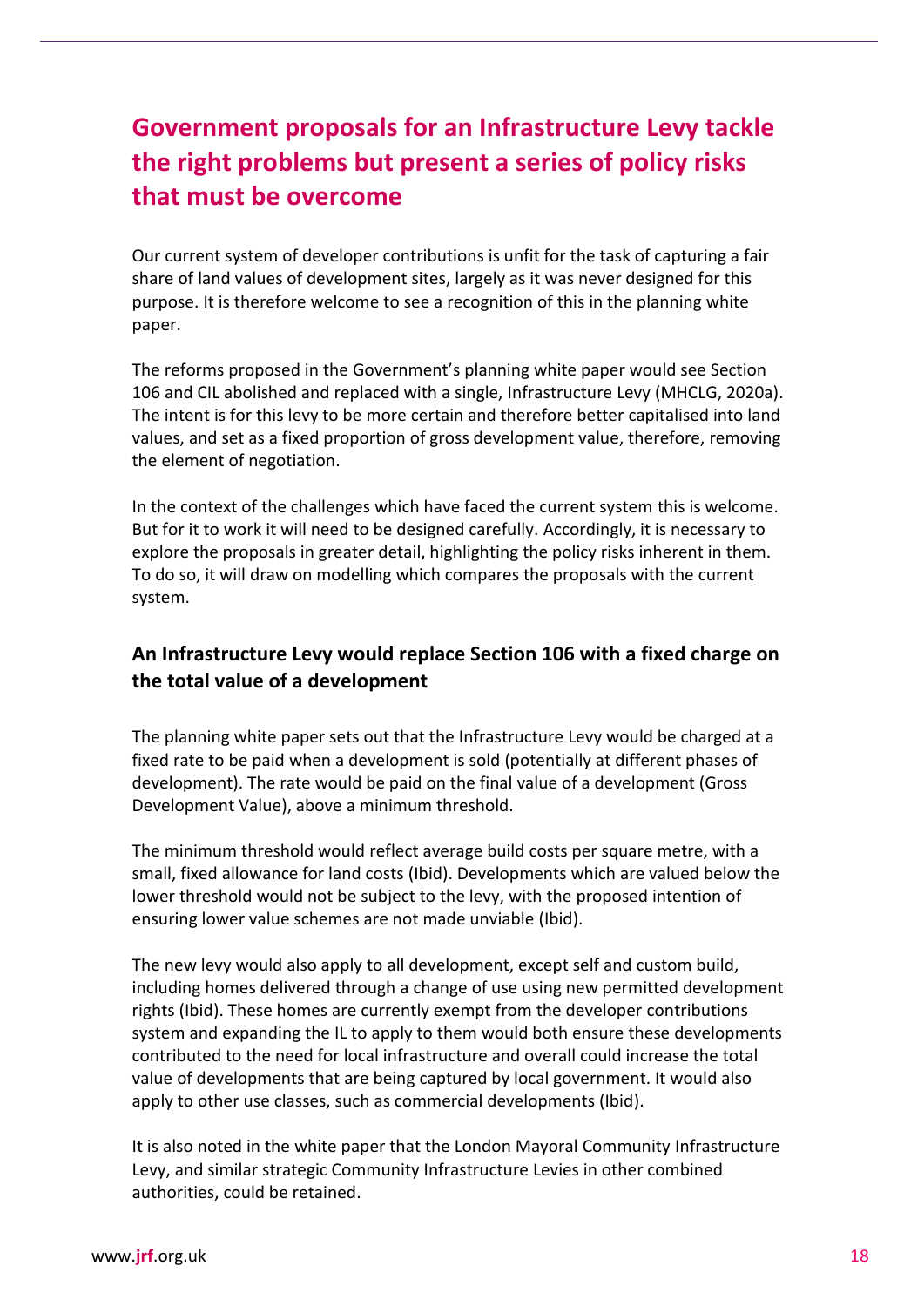In Figure 3 we show a comparison between the current Section 106 system and the Infrastructure Levy set at various rates. To compare the current system against the proposed Infrastructure Levy we have modelled an example development of 105 homes on a green field site at average prices - average new-build sale prices, average build costs for an equal split of two-, three- and four- bed homes, and average finance costs (see Methodological note at the end of this briefing).

A full breakdown of this methodology is presented in the annex to this briefing, but in short, we have used the residual land value modelling approach. This approach, based on work by Henneberry (2015), derives the amount of money a developer could pay for land based on a simple, widely used formula: Residual Land Value = Gross Development Value (GDV) – (Developer costs + Fees + Profits + Policy costs).

#### **Figure 3. Shows a comparison of the Infrastructure Levy set at different rates to Section 106, on a 105-unit development at average prices for England, and where 20% of units would be affordable under Section 106 (70% for social rent and 30% for First Homes)**



As Figure 3 shows, unsurprisingly, the amount the Infrastructure Levy raises, and how it compares with the current system, varies depending on the rate it is set at. However, in all but the lowest scenario, the Infrastructure Levy would capture a greater financial amount than the affordable housing delivered through Section 106 alone. What is more, as Figure 3 shows, that at the 20% rate IL would capture a greater but comparable proportion of land value uplift as section 106, and at 30% would capture around 20% more.

Section 106 agreements cover not just affordable housing, but also other infrastructure needs determined by local authorities on a site-by-site basis. It is hard to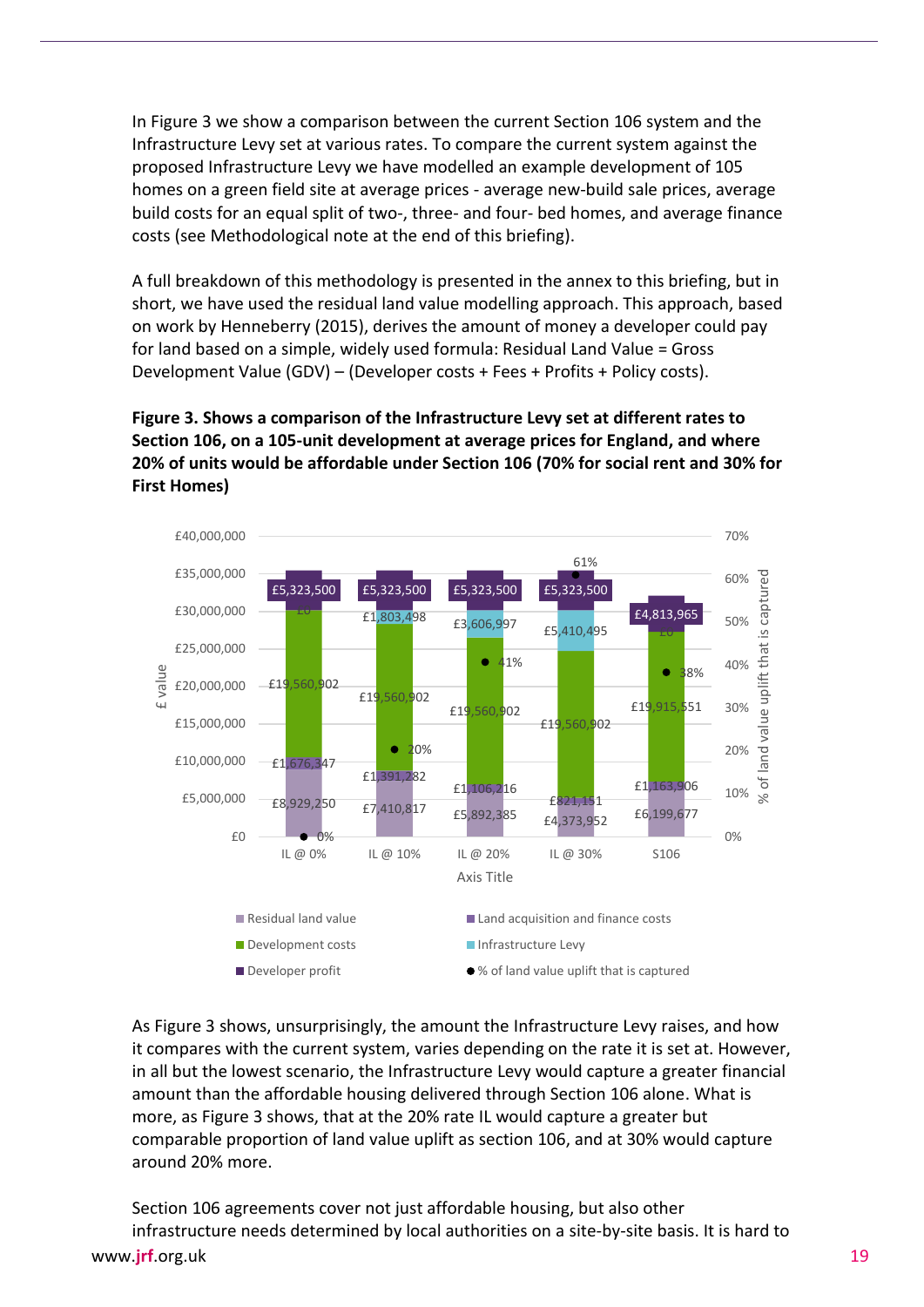make a meaningful comparison between IL receipts and likely infrastructure needs, given their site-specific nature. However, it is plausible that in the lower levy rate scenarios, this may leave relatively little available for infrastructure requirements on more complex sites.

A factor that is less clear in the planning white paper's proposals is how the land element of the threshold will function. It notes that a small, fixed allowance for land costs will be allowed. How this is defined will be important.

In this model, we have assumed the land threshold is set at ten times agricultural use value. This is in line with modelling by Crook et al. (2020), and in turn, references proposals contained in the Letwin Review (2017) and in-keeping with other modelling by Crook et al. (2020). Others have assumed that the threshold could be based on existing use value.

A challenge with a fixed land element is that set too low, it may impede developments on brownfield sites where costs are higher, and which may need to be remediated. Set too high, it will fail to effectively capture uplifts in land values present where land costs are cheaper, such as undeveloped greenfield sites. Conversely, a high rate could dissuade landowners to bring sites forward as will be discussed later.

#### **On-site housing provision is proposed to continue through an affordable housing ring fence, which could risk constraining social and affordable housing delivery**

The white paper reforms include plans to maintain the on-site delivery of social and affordable housing as an option for local authorities. It is proposed that local authorities could set an affordable housing ring fence of a certain proportion of the total Infrastructure Levy liability, with the discount on the homes sold to a housing provider being offset against this (MHCLG, 2020a).

We have modelled the proportion of levy receipts in the 10%, 20% and 30% scenarios (based on the England average model presented in Figure 3) that would be needed to deliver 20% affordable housing, with a 70/30 split between social rent and first home units.

**Table 2: Shows the proportion of Infrastructure Levy receipts accounted for by the affordable housing commitment, on a 104 unit development at average prices for England and where 20% of units would be affordable under Section 106 (70% for social rent and 30% for First Homes)\*\***

| Infrastructure Levy rate                                                      | IL at 10% | IL at<br>20% | IL at 30% |
|-------------------------------------------------------------------------------|-----------|--------------|-----------|
| Discount of affordable housing units as a percentage of total IL<br>liability | 188%      | 94%          | 63%       |

**<sup>\*\*</sup>** This is based on determining the average discount a developer would offer to a housing provider for 20% of homes on this site, split 70/30 between social rent and first homes, and assessing this as a proportion of the total infrastructure levy liability. Average discount rates are taken from Lord et al. (2020). The discount is taken off the average new build house price for England.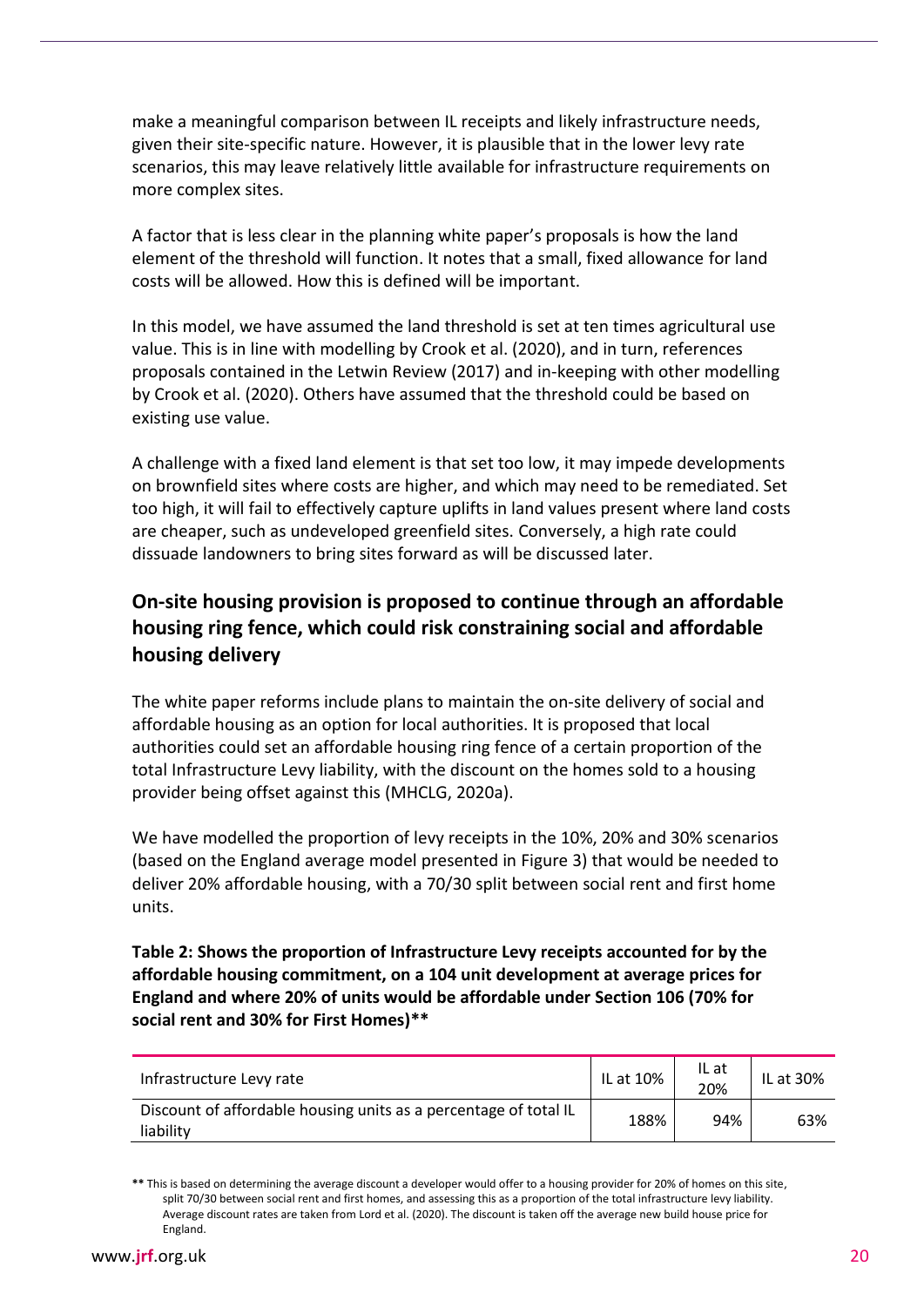What is evident from this analysis is that the proportion of the Infrastructure Levy liability that would be taken up by social and affordable housing is considerable. This is presented in Table 2 which shows that between 188% and 63% of the levy would be accounted for by social and affordable housing subsidy at the different modelled rates. This means, particularly where the levy is set at a lower level, the Infrastructure Levy risks delivering fewer social and affordable housing units than through section 106.

The Government is correct to put maintaining the supply of social and affordable housing delivered through developer contributions at the heart of their proposals. However, the proposed affordable housing ringfence could work against this, constraining the amount of social and affordable housing delivered on sites. Given that spending a high proportion of Infrastructure Levy liabilities on affordable housing could constrain other infrastructure spending and vice versa.

#### **The Infrastructure Levy would be set by local authorities with receipts retained locally, but this risks a race to the bottom**

The white paper proposed that the IL rate could be set as a single national rate, a regionalised rate, or could be set locally (MHCLG, 2020a). Subsequent announcements from the former Secretary of State have suggested that a local approach will be adopted, with local authorities able to set rates in their area (Heath, 2021).

This is likely in response to feedback and analysis which has shown that a national set rate has practical challenges, such as analysis from Crook, Henneberry and Whitehead (2021). This analysis found that a single rate would risk making large amounts of development unviable across the North and Midlands, where property prices are lower, while at the same time failing to capture an equivalent value to the current system in areas of higher land and property value such as London and the South East.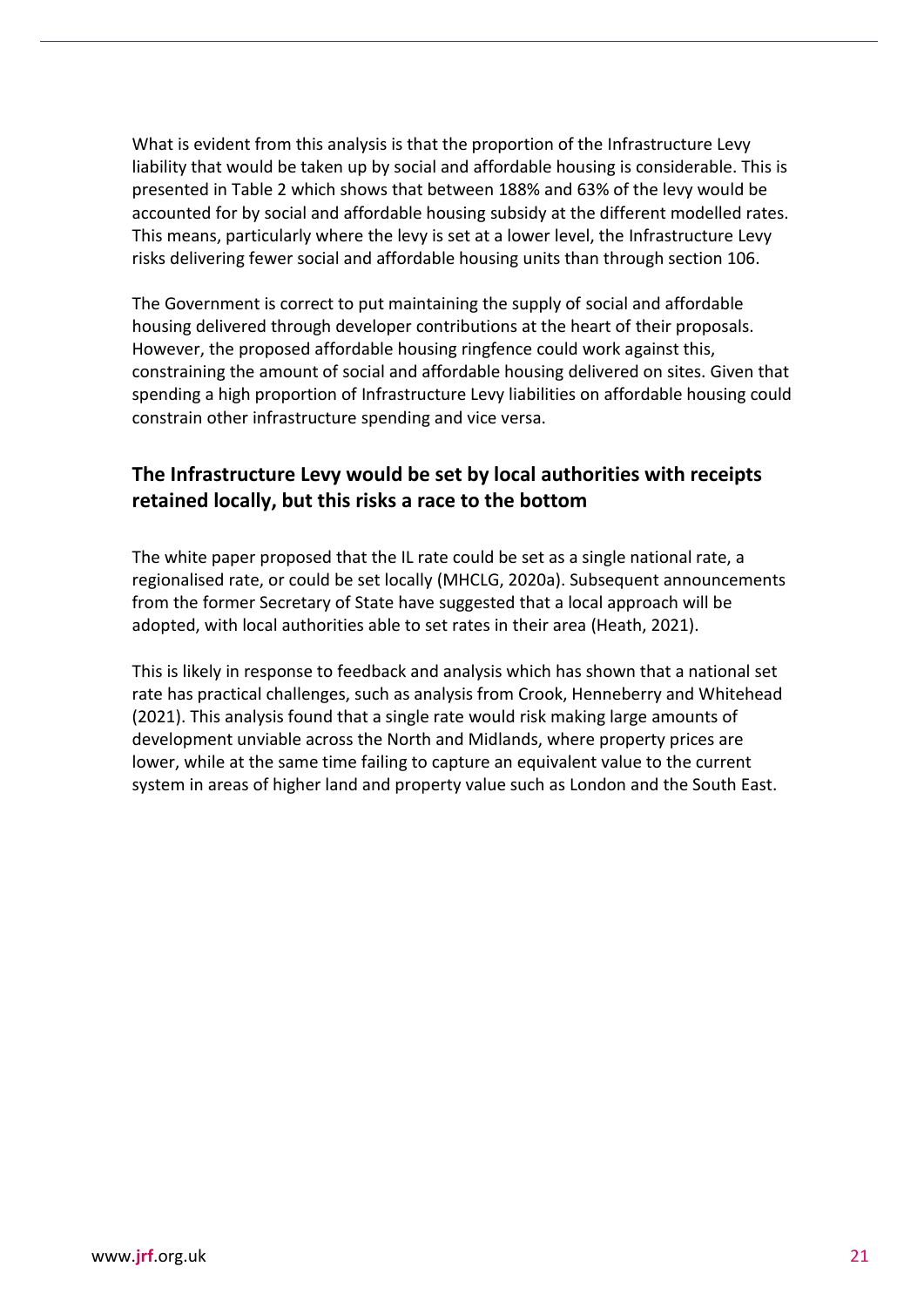**Figure 4: Shows a comparison of the Infrastructure Levy set at 20%, on a 105-unit development at average prices for England, and where 20% of units would be affordable under Section 106 (70% for social rent and 30% for First Homes), in the North East, West Midlands, and Outer London\*\*\***



\*\*\*This model uses the same assumptions as set out for the previous England model, with regional inputs. House prices are set at the average regional new build house price and build costs are adjusted using BRICs location index.

Using the same example site of 105 homes on green field land as in the previous modelling, we have run the scenarios for average house prices and build costs in the North East, the West Midlands, and Outer London (Figure 4). These housing markets are opted for as they demonstrate lower, average and higher house prices in England and therefore a range of development markets.

The results show that were the infrastructure levy rate to be fixed at 20%, with a land threshold adjusted to local land prices, it would have a variable impact across the country. In the North East, it would have the effect of reducing the residential value of land in this example development to a level that would likely make development unviable. While in the Outer London example, the amount of development value raised through the levy compared to the West Midlands (while larger in absolute terms) captures a relatively smaller amount of the uplift in land value. This suggests that the 20% rate may be too low in this region.

www.**jrf**[.org.uk](http://www.jrf.org.uk/) 22 These figures show that a localised system will be important in managing the trade-off between development viability and capturing enough land value. A perhaps necessary consequence of this is to embed greater complexity into the system, despite initial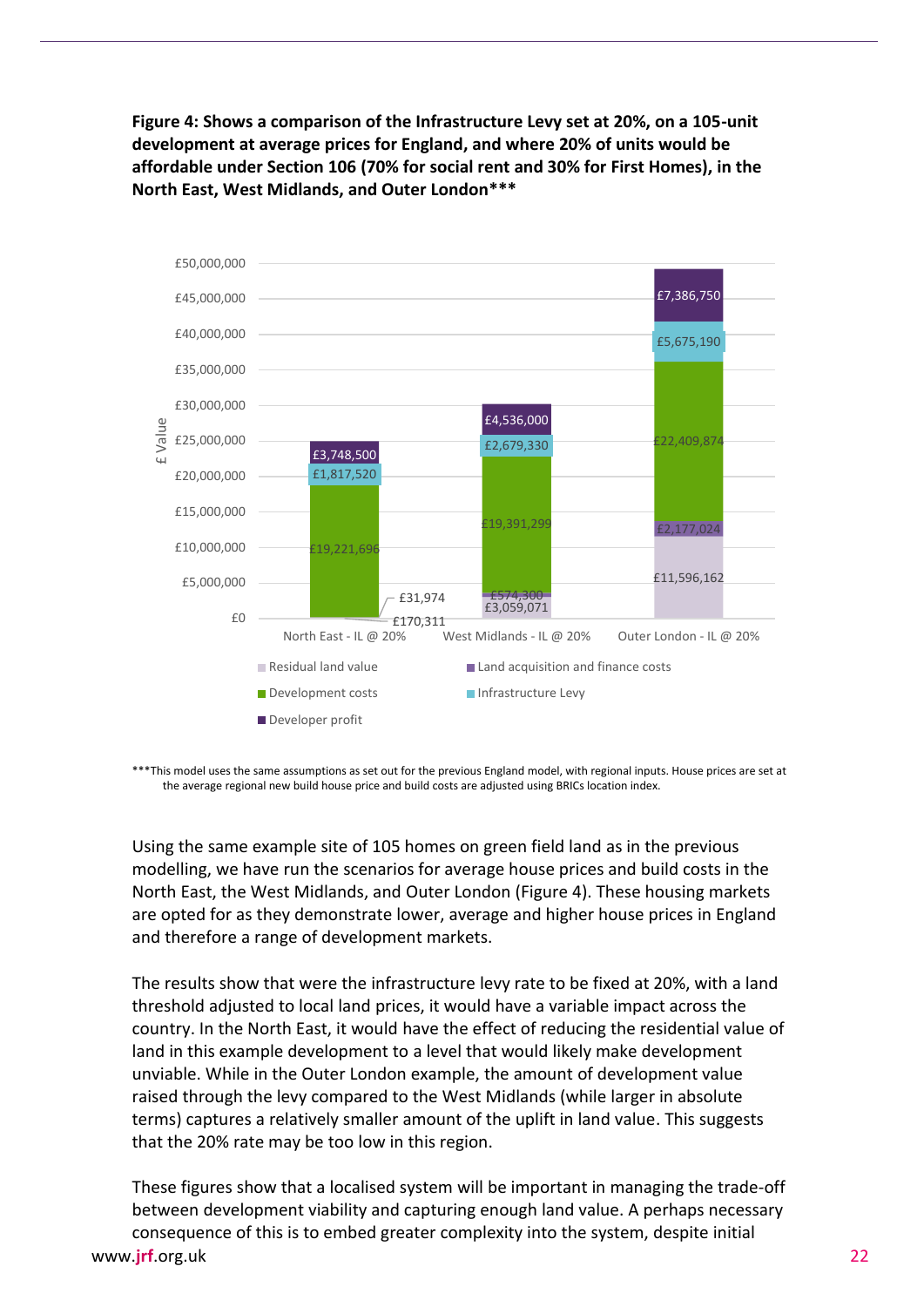proposals seeking to create a far simpler system. At the same time, this requires individual councils to all set rates which are sufficiently high in their local area.

While councils are generally committed to delivering housing markets that meet the needs of their residents, they also face competing challenges and delivering new private housing is a key concern.

Faced with a threat to viability, risk-averse councils may set Infrastructure Levy rates at lower than necessary levels in a bid not to deter private development. This is a particular concern given the experience of CIL, where viability concerns have dissuaded local authorities from adopting the policy.

Conversely, challenges may face local authorities that set more ambitious rates. Bentley (2017) notes that landowners face two choices. One, to sell the land now in full view of present market conditions; or two, to hold off until market conditions or the policy environment changes.

In making this observation he quotes Titman (1985) who argues that 'the fact that investors choose to keep valuable land vacant or underutilized for prolonged periods of time suggests that the land is more valuable as a potential site for development in the future than it is as an actual site for constructing any particular building at the present time'.

An ambitious, higher Infrastructure Levy rate could dissuade people from bringing land forward for development, and councils lack measures to compel landowners to do so. A localised system could be more vulnerable to this than a national system if landowners or developers believe they have a greater opportunity to weaken policy commitments, either by direct lobbying or through holding out. In a context where local authorities are under pressure to meet house building targets it could be an effective means of weakening an otherwise ambitious levy rate.

#### **The Infrastructure Levy could entrench regional inequalities**

As expected, and as experienced in the current system, relative property prices will have an impact on the extent of the levy liability which is raised in an area. Comparing the West Midlands and Outer London examples even at the same rate, the amount raised differs considerably. As does the proportion of the levy which would be accounted for by social and affordable housing delivery.

As noted previously, this is not a new feature and the existing system of developer contributions faced a similar imbalance. However, as the Government has repeatedly set out plans to Level Up the country, tackling these inequalities through investment, it is important to acknowledge these disparities and address them using other forms of government spending.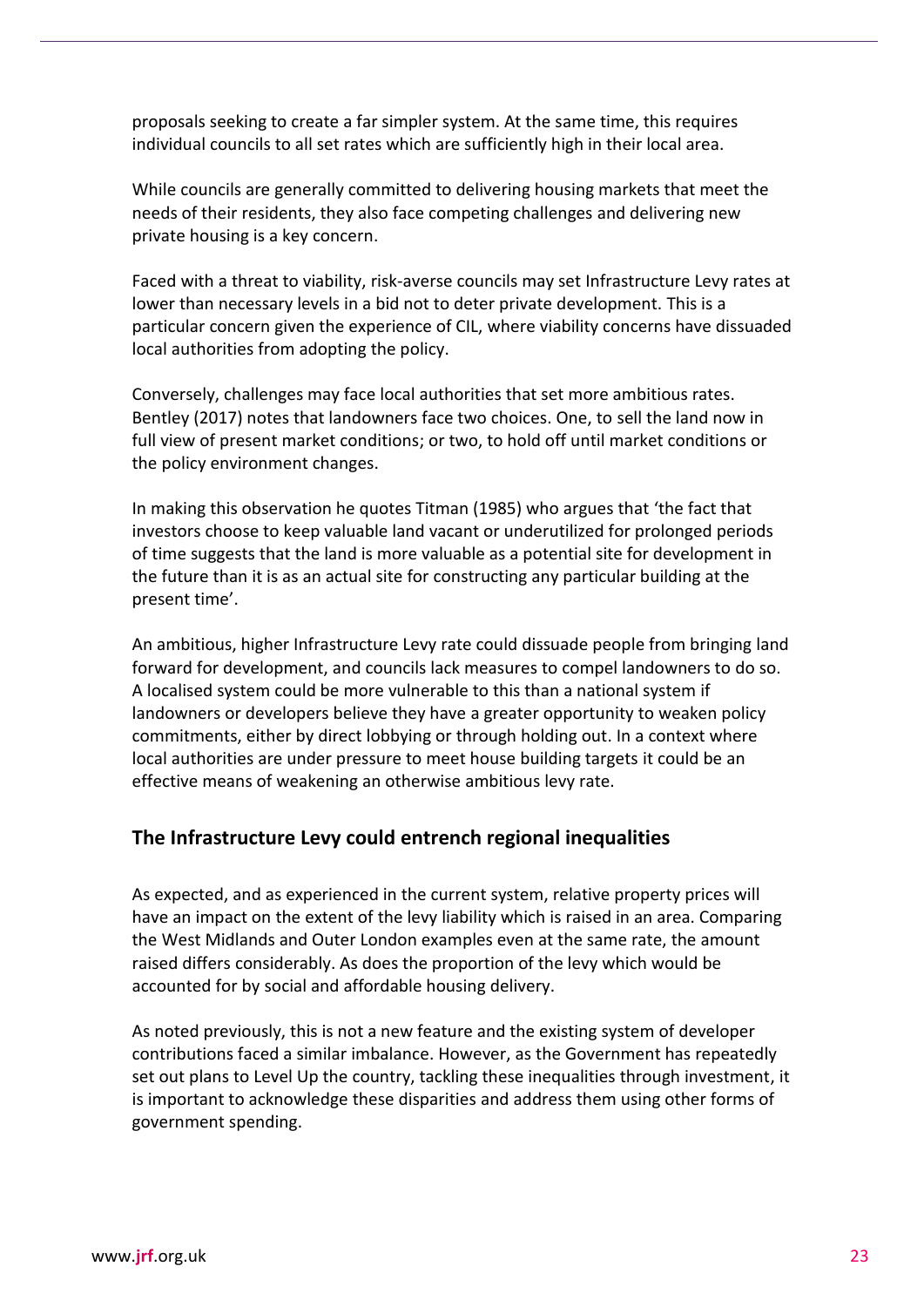#### **What needs to be overcome to deliver a well-designed Infrastructure Levy?**

Taken together, we can identify several policy risks associated with the new Infrastructure Levy. These are that:

- A fixed land value threshold could undermine the ability of the Infrastructure Levy to adequately capture land values.
- The Infrastructure Levy will only achieve the aim of delivering as much or more social and affordable housing if it is set at a sufficiently ambitious rate, but if designed poorly a localised approach risks undermining this.
- Set at a higher level, an Infrastructure Levy could prevent landowners from bringing sites forward and local authorities lack the tools to prevent this.
- An affordable housing ring fence, while well-intentioned, could constrain the amount of funding captured through the levy for social and affordable housing.
- Councils will continue to face trade-offs in how they use their Infrastructure Levy receipts. A move to an Infrastructure Levy could further entrench regional inequalities.

In the following section, we will set out how an Infrastructure Levy can be designed to overcome these risks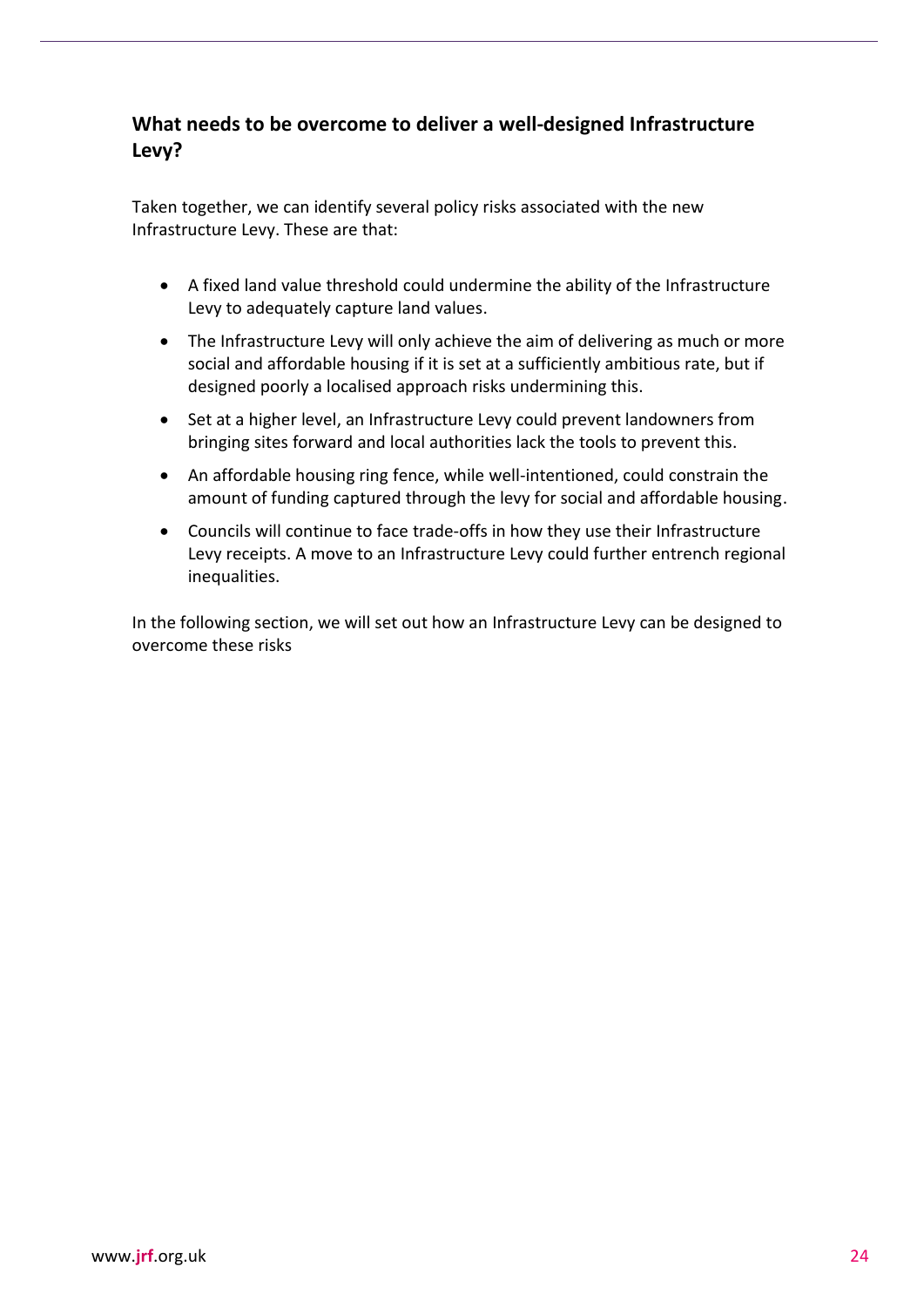# **We can design an Infrastructure Levy that delivers a fairer share of land value uplift**

While the current proposal for an Infrastructure Levy is fraught with risks, it does nonetheless seek to tackle the right challenge. Rather than abandoning this, the proposal should be adapted to take a bolder approach to land value capture which can ensure that a greater share of land value uplift is captured. And with that, social and affordable housing supply and infrastructure delivery are further boosted, on-site delivery continues, and regional imbalances are addressed head-on.

#### **Designing the levy to maximise land value capture**

A core focus in designing the Infrastructure Levy should be to ensure that it is capturing a fair share of uplifts in land on development sites. This can be achieved through both the way the rate is set and through ensuring that what is built in local areas meets local needs.

#### Taking a zonal approach to setting the levy to both control and capture land values

Evidence supports the argument that a locally set rate is most desirable if we are to balance maintaining development viability with ensuring rates are sufficiently ambitious.

However, development viability, property prices, and land costs also differ within local areas and across different types of development. Fixing a rate and threshold across a whole local authority area risks it being set at a 'lowest common denominator' level for fear of making certain sites unviable.

To overcome this, local authorities should be given the freedom to set multiple rates and threshold levels. This should allow for rates to differ by both development value and by type of site.

Crucially, this would mean that areas and sites that see the potential for the largest uplifts in land value, particularly greenfield sites, would see rates that ensured they are contributing the most. While brownfield sites, which may have high remediation costs, are not discouraged.

Doing this would inevitably introduce a greater degree of complexity into the system relative to a flat rate across a local authority. This would particularly be the case if introduced on a site-by-site basis, which could still lead to large amounts of negotiation between local authority and developer.

To counter this, a zonal approach should be adopted. This would designate certain local areas as having a set Infrastructure Levy and threshold which would apply to all development in that geography.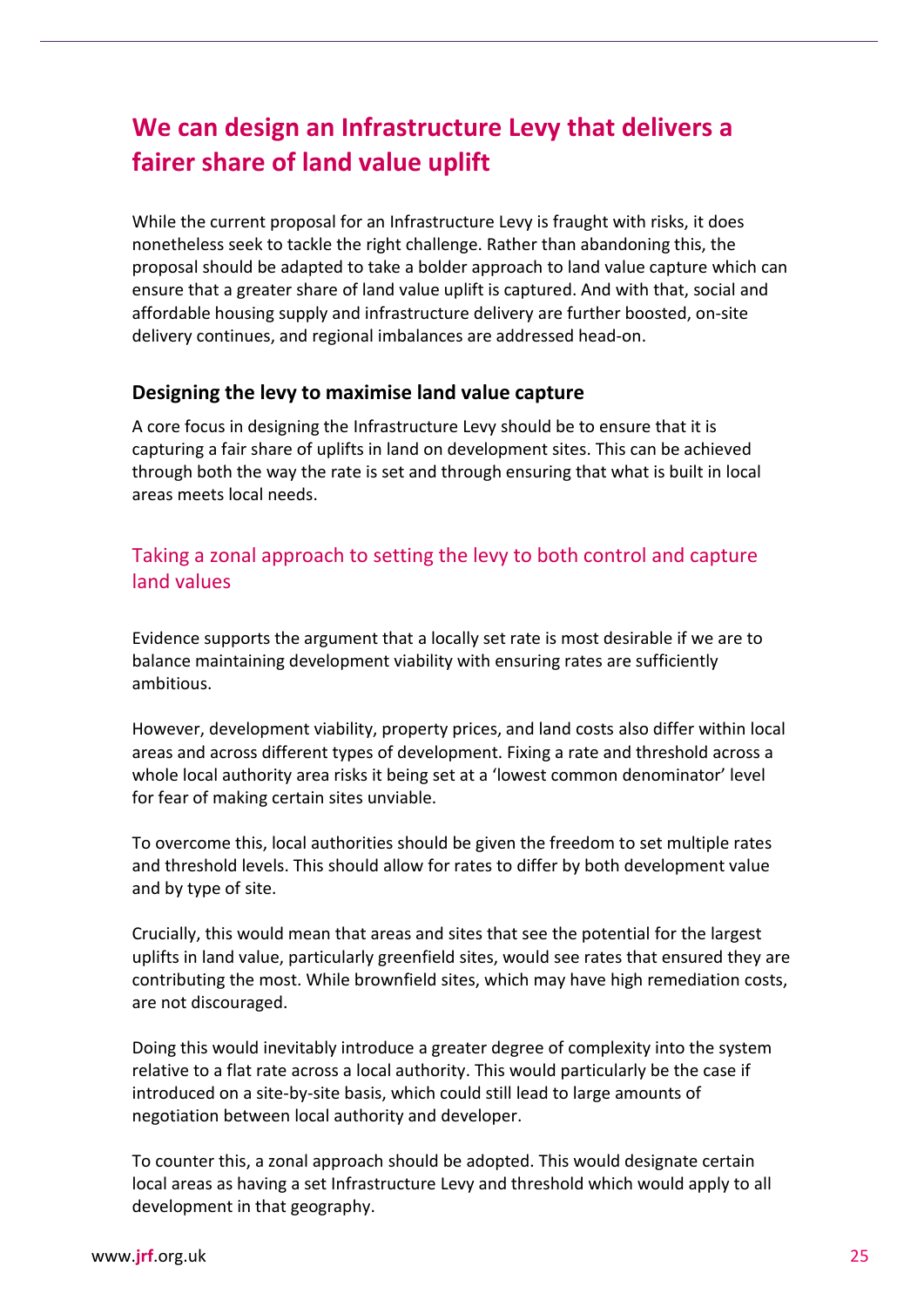#### Retain upfront affordable housing commitments, fixing these in local plans

In addition to rate setting, how on-site affordable housing delivery is achieved is an important consideration. An affordable housing ring fence is on paper a sensible solution to maintaining the on-site delivery of affordable housing, but as this briefing has shown, could in practice constrain social and affordable housing delivery.

To overcome this, rather than setting a ring fence that may be inadequate, the Government should maintain upfront affordable housing requirements. These, as is currently the case in local plans, should set out the proportion of a site that is required to be affordable and a breakdown of the tenures which are needed.

This would mean that rather than deciding on a site-by-site basis whether affordable housing is needed, all sites would be assumed to contain affordable housing as part of the mix of homes on offer.

This would be in addition to the infrastructure levy, and the levy should then be charged on the gross development value of all the homes delivered. The development of those homes which are social would be adjusted to reflect the discount offered to housing providers.

In addition, these affordable housing policies should be adopted alongside the different Infrastructure Levy rates set by a local authority. So, in areas where social and affordable housing demand is higher, or potential land value uplifts greater, a more stretching policy for the proportion of homes that are affordable could be set.

This is a diversion from the proposals currently set out in the planning white paper, but an important one. Planning, and land value capture, should not just be about redistributing cash to offset the impacts of a dysfunctional housing market, but also about determining the nature of development and ensuring that this responds to what the community needs.

#### **Rebalance the power between developers, landowners and local authorities**

Under the current system, local authorities play a minor role in the land market, and this is manifest in the imbalances of power between developers and local planning authorities. Reforming the powers local authorities hold in respect to the land market should be considered alongside these reforms.

#### Reform Compulsory Purchase Order (CPO) rules

A particular challenge facing these reforms is that housebuilding requires land to be brought forward for development. Historic attempts to establish mechanisms for land value capture have had a negative impact on the supply of land for development, with landowners holding out in hope of a policy change (Bentley, 2018).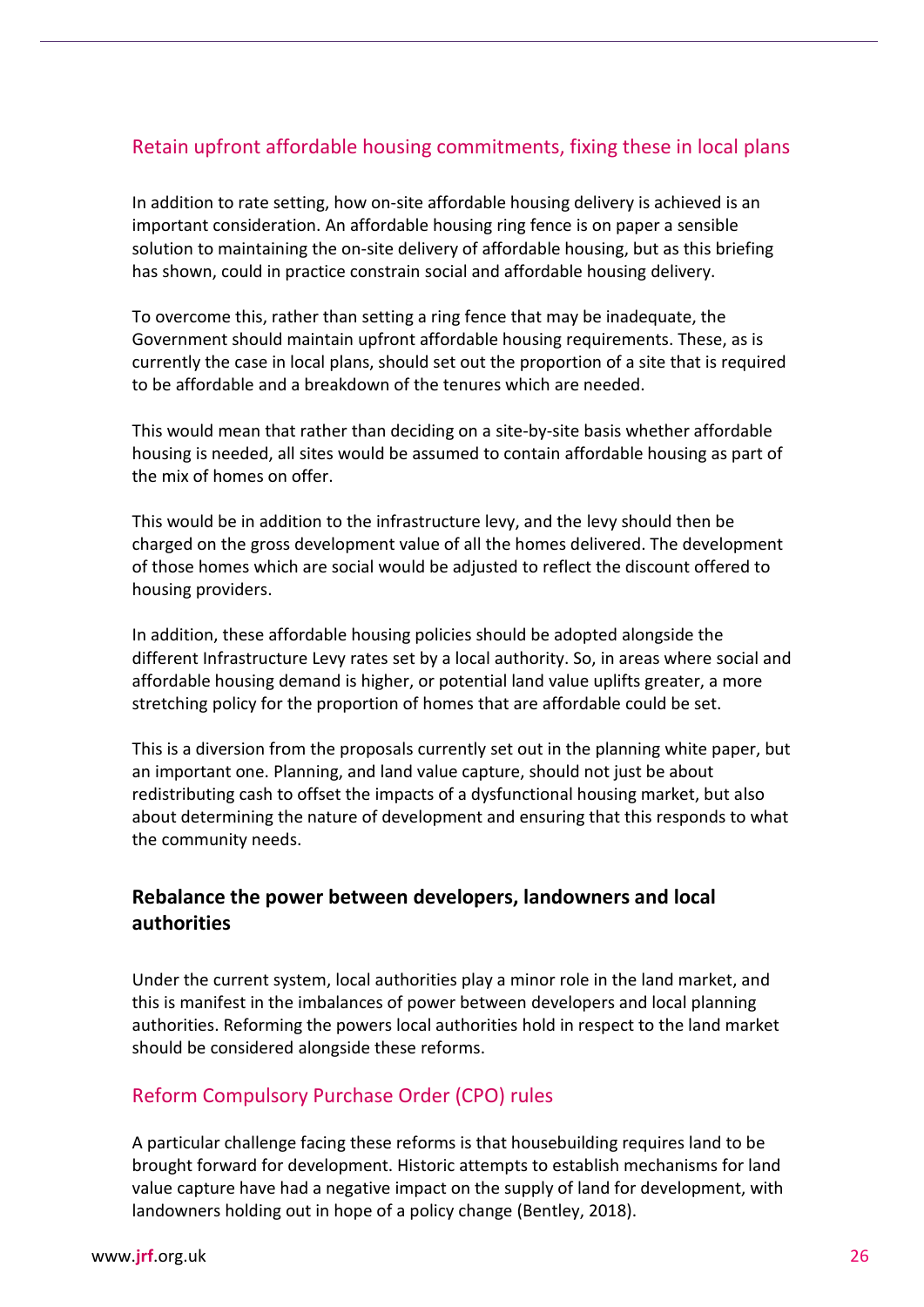Local authorities and central government lack measures to compel landowners to bring forward land and without addressing this, local authorities who set ambitious Infrastructure Levy rates may find that themselves in a game of 'chicken' with landowners, who hold land back in the hope of a more favourable policy environment.

Compulsory Purchase Order (CPO) powers have historically allowed local authorities to intervene in the land market by buying land at existing use value without consent. These powers were used widely in the late 1940s and through the 1950s to develop new towns (Murphy, 2018). State-owned development vehicles purchased land at existing use value, developing it to provide much-needed housing and unlocking its value in the process (Ibid).

In the 1961 Land Compensation Act, these powers were altered to mean that local or central government must pay the landowner a price that reflects the value the land would fetch were it to have been granted planning permission (the hope value) (Ibid). This had the effect of limiting the ability of governments to unlock this uplift in value to fund development and infrastructure.

This reform was a response to a dual market that had opened-up in the UK. In the post-war period, developers were charged a 100% betterment tax (Crook, 2018). This meant that the uplift in value arising from development was captured and a landowner's return was capped at existing use value.

As such, whether the land was sold freely or was compulsorily purchased, the amount a landowner would receive was the same. When these changes were lifted in the 1950s - in part a response to a shortage of land coming forward and limited state funds to purchase plots - this created an inequity between those who received market and CPO compensation (Ibid).

Some have argued that this dual market presents challenges to reform of CPO powers, not least given successful legal challenges to the current CPO rules where landlords have felt they are being unfairly under-compensated (Crook, 2018). This legal wrangling rests on compensation levels and Crook (2021) notes that 'the European Convention on Human Rights (ECHR) defines compulsory purchase of property as not constituting a breach of rights if the public interest is pursued, paying compensation at existing use value may breach rights because the lack of financial equivalency may breach public interest and proportionality tests.'

Despite these challenges, reformed CPO powers could be used as a backstop in negotiations between the landowner and local authority. Where a landowner was holding back a plot of land of strategic value to secure a higher return, the threat of a local authority purchasing the land without their consent, at a potentially lower return, may induce them to bring it forward.

To overcome these challenges, we agree with the proposals of Murphy (2018) and Aubrey (2018) that Government should reform CPO powers to ensure that it removes this payment of hope value, instead offering a more limited, though fair, return for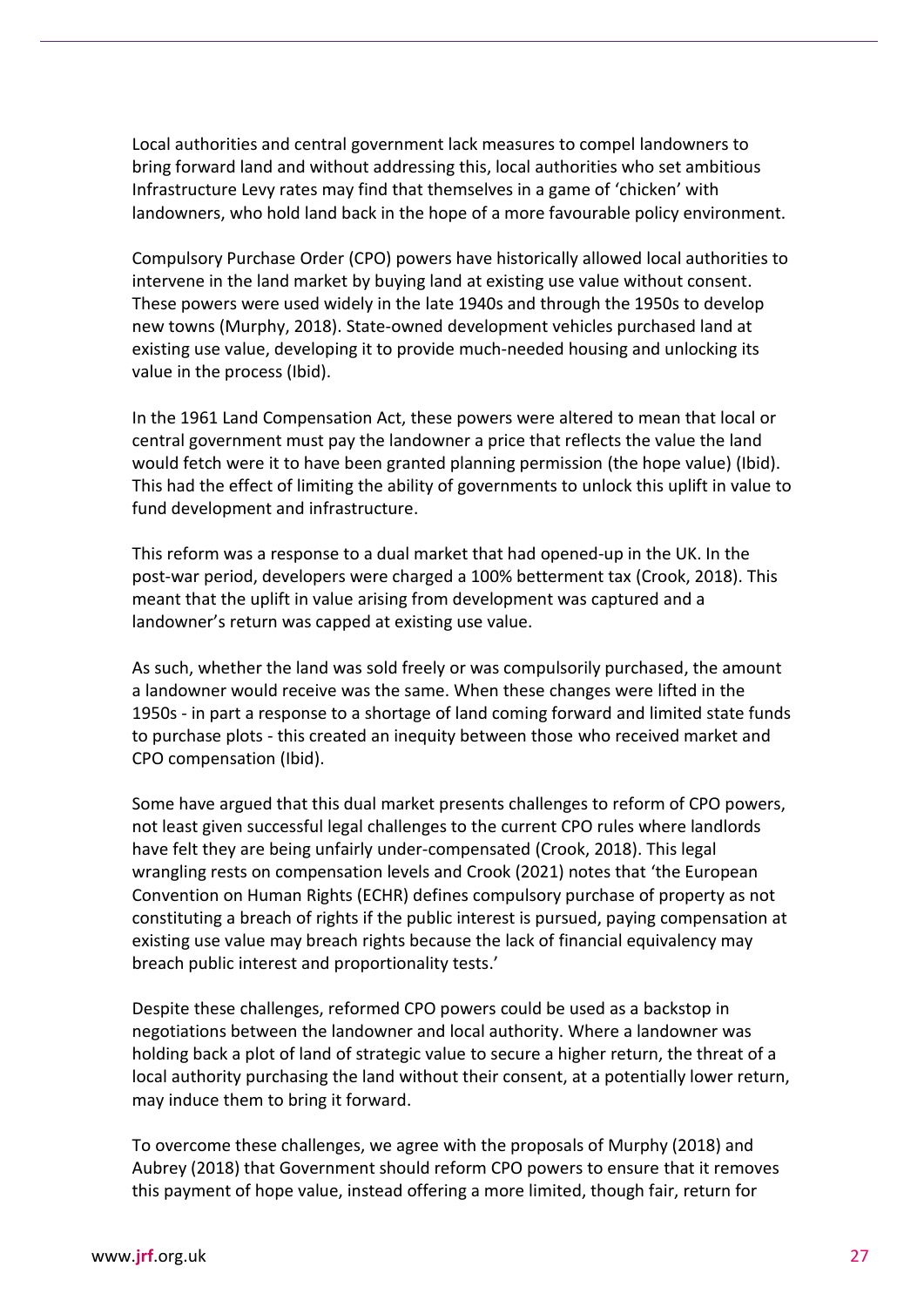landowners. This should be reserved for cases where the public interest can be proved, particularly in the case of meeting local housing need.

This approach would better balance the needs to avoid a dual market while ensuring that these powers work effectively to balance power in the land market.

#### Promote and enable local government to take an active role in the land market

Reforming CPO rules would also enable local authorities to take a more active role in local land markets. This is important, as local authorities should not just be seen as administrators of the planning system, but active participants in the land and development markets. Reformed CPO powers alongside other approaches would allow local authorities to take a more active role in land assembly.

It is common across Europe and in the US for local governments to utilise similar powers to purchase sites, front-loading infrastructure delivery and parcelling them for sale to developers (Falk, 2020). The uplift in land value between purchase and the sale of the land parcels funds the infrastructure investment, while the more active control over the site shapes what is delivered, achieving a greater supply of affordable housing and the delivery of more diverse forms of housing (Ibid).

At the same time, local authorities in England should be encouraged and supported to employ similar approaches used in other nations to parcel land and as a joint partner with private landholders.

Falk (2019) sets out the German experience as an exemplar, wherein local government pools land from a mix of private and public sources, uses its planning powers to grant permission for development having put in place the necessary infrastructure, and then shares back the uplifts flowing from the land proportionally amongst the owners, having taken off the costs the local authority has spent on the provision of this infrastructure (Greater South East energy Hub, 2021). Such an approach would be replicable in England and could see local authorities exerting much greater control over the nature of development.

Of course, local authorities would be embarking on this process from a standing start given that large scale municipal housebuilding has been limited in recent decades. As such, consideration will need to be given to the financial support available to local authorities to ensure they are sufficiently resourced to take such an approach and to ensure they can buy in the necessary skills and expertise.

This could be developed through a series of regional hubs, which could provide resources, support, and expertise to local authorities. This could follow a similar approach to Local Energy Hubs. Local Energy Hubs have been established by the Department for Business, Energy and Industrial Strategy to help catalyse local energy projects to promote the development of these sectors and the transition to net-zero<sup>2</sup>.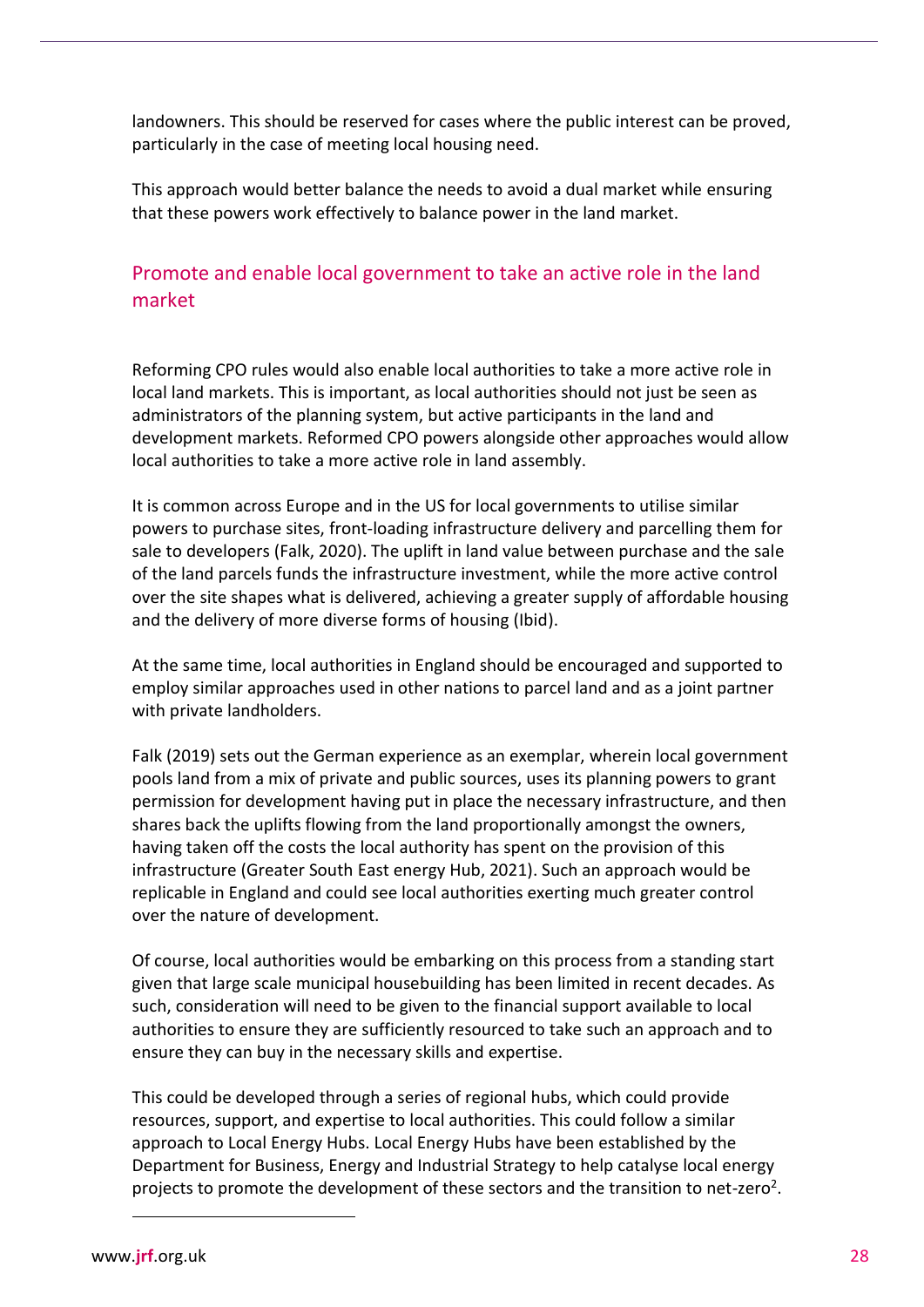By regionalising support in this way, individual authorities can draw on additional expertise without having to lay out the cost for buying it in individually. A similar approach that allowed local authorities to draw on expertise relevant to land assembly, development, and the mix of legal, financial, and technical elements involved therein could help to support and catalyse new approaches to local authority development.

#### **Ensuring political accountability and transparency**

The planning system provides an important democratic function. Localising the process of setting and administering the Infrastructure Levy places it in the hands of local councillors. This means that residents will have an immediate route to influence this process through local democratic systems.

At the same time, there is value in ensuring a degree of transparency and challenge to local leaders to ensure that levy rates, zones, and wider policies are being set in stretching yet realistic ways.

#### Set strict tests and benchmarks for setting Infrastructure Levy rates and thresholds

When local authorities come to set Infrastructure Levy rates it will be important to ensure this is a rigorous and accountable process. To support in rate setting, the Government should devise and share clear guidance and tools on rate setting to support local authorities and to harmonise approaches. This could be a default methodology or tool.

The levy-setting process should be part of the same public consultation that currently takes place with adopting a local plan. As part of this, local authorities should be provided with benchmark data from the planning inspector.

This benchmark should be based on default regional rates to be set by the central government. Where a local authority has not set a levy rate the policy would apply and refer to the default regional rate. When a local authority came to set their rate, they would be free to exceed the default regional rate but were they to set it at a lower level, they would have to prove the exceptional circumstances that make this necessary through the public consultation.

In setting regional rates, the Government could look to the residual land value estimates produced by MHCLG (2020c). These values are compiled using a residual land value approach (as used in this briefing) and are used for policy evaluation (Ibid). These currently do not factor in policy costs but could be adapted for this purpose.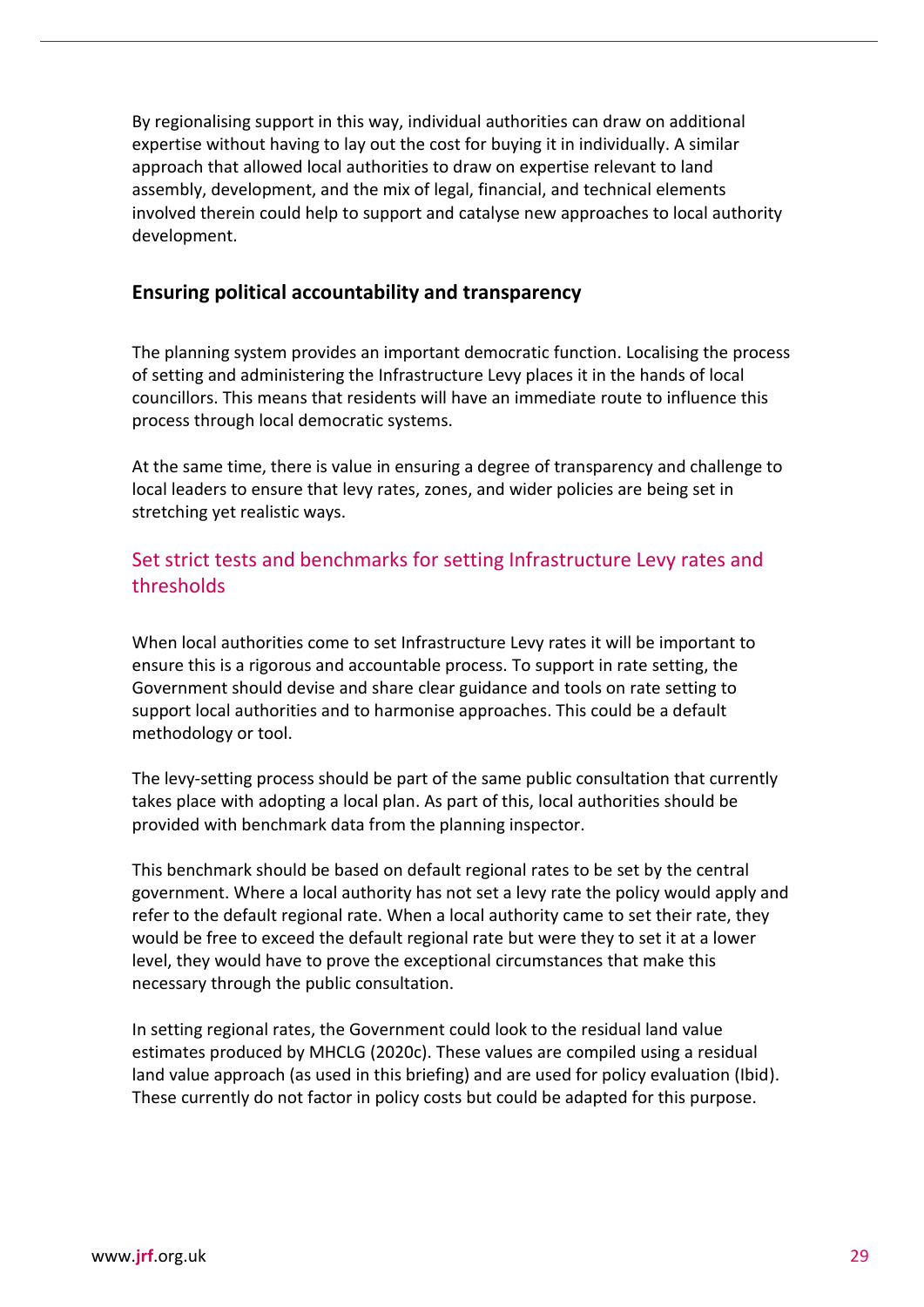#### Make transparency on levy receipts a requirement for local authorities

An oft-cited issue with the Section 106 system has been the paucity of information available on negotiations and their outcomes. As became evident in analysing the policy for this briefing, it is difficult to understand in any one local authority, region, or the country, how much revenue is raised through Section 106 or CIL and how these receipts are spent.

To overcome this, it should be a requirement for local authorities to collect, and for central government to collate, data on Infrastructure Levy revenues and expenditure, publishing this to inform a collective understanding of the performance of the policy.

#### **Moving to an infrastructure first approach**

Moving to an Infrastructure Levy system could, in setting a defined pot for infrastructure funding, force local authorities to make trade-offs between affordable housing delivery and the provision of other forms of infrastructure on site. This also has a regional dimension, with London, the South East and South West able to raise greater amounts than other parts of the country.

The ability of councils to pool resources across multiple sites and the application of the levy to non-residential and permitted development will give some flexibility in this regard and allow authorities to plan proactively to meet their infrastructure needs.

Despite this, it will be important for the Government to share the costs of delivering new infrastructure that supports house building with developers. To strike a balance between the role of development and central government in unlocking and enabling development, the Government must also target capital spending to meet infrastructure needs alongside developer contributions. This will be particularly important in areas where receipts from developer contributions are lower and therefore risk failing to cover the cost of essential infrastructure.

Several funding pots already exist. The Housing Infrastructure Fund (HIF) is designed to support developments that require funding to enable development or to support those with marginal viability. And, in their 2019 manifesto, this Government proposed the creation of a £10 billion Single Housing Infrastructure Fund (SHIF). This, it is claimed, will be part of an infrastructure first approach where 'roads, schools, GP surgeries – come before people move into new homes' (Conservative and Unionist Party, 2019).

Government should roll out the SHIF alongside these reforms, ensuring they work together and at the same time ensure that other capital funding programmes, for example in health and education, are managed effectively together to ensure a joinedup approach to supporting new development.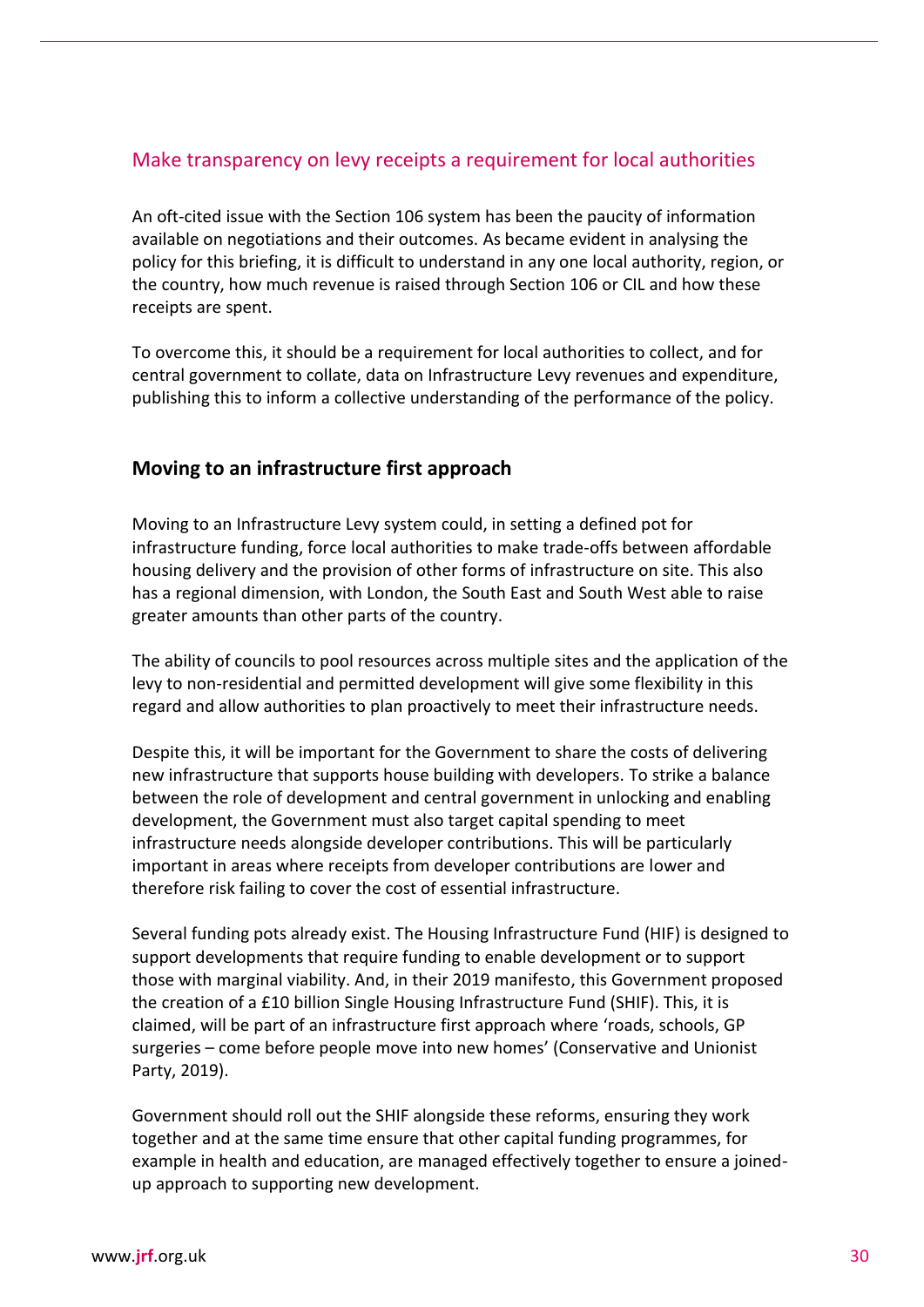These funds should be integrated into wider plans to 'Level Up' and should explicitly recognise the differential ability of developer contributions to raise funds across English regions.

At the same time, it is important to recognise that the planning system alone cannot provide all the social and affordable housing that we need. Accordingly, the reformed levy must sit as part of a wider social and affordable housing strategy, which sets an ambitious target for social and affordable housing delivery and coordinates the various funding mechanisms for supply. This will be key in determining the role that the Infrastructure Levy plays alongside grant funding, and how different funding mechanisms are utilised across the country. It will also be important in promoting good outcomes in the shorter-term while these longer reforms are enacted and bedded in.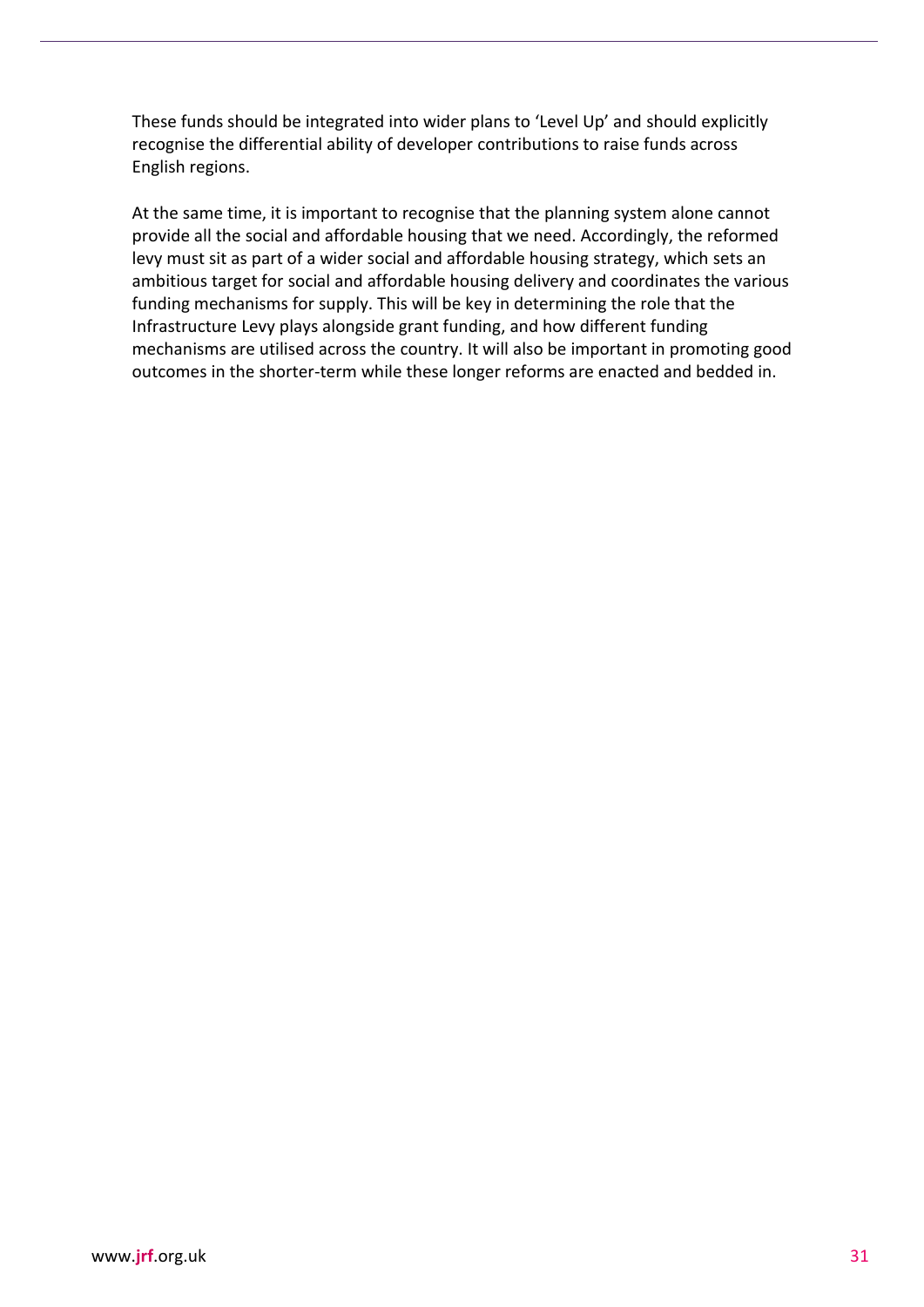# **Methodological note**

To compare the current system against the proposed Infrastructure Levy we have modelled several scenarios. This approach, based on work by Crook et al. (2015), derives the amount of money a developer could pay for land based on a simple, widely used formula:

Residual Land Value = Gross Development Value (GDV) – (Developer costs + Fees + Profits + Policy costs)

In doing this, it takes a cash flow approach, modelling costs over a 13-quarter development timescale.

The assumptions used are set out in the table below:

|                          | We use The Building Cost Information Service's (BCIS) data on average build  |
|--------------------------|------------------------------------------------------------------------------|
|                          | costs, applied to a 90 square metre (sq. m.) home. In the regional examples, |
|                          | these are adjusted using BCIS' location index.                               |
|                          | We make some assumptions about the average site costs:                       |
| <b>Build Costs</b>       | Site works at 25% build costs.                                               |
|                          |                                                                              |
|                          | Professional fees at 12.5% build and site costs.                             |
|                          |                                                                              |
|                          | Professional costs at 2% of build and site costs.                            |
|                          | Marketing and sales costs at 2% the value of the private units.              |
|                          |                                                                              |
| Developer profits        | 15% of total gross development value.                                        |
| Finance costs            | 3.5% per annum.                                                              |
|                          |                                                                              |
|                          | We assume build cost threshold is based on average build costs multiplied    |
| Infrastructure Levy      | by the total size of the development (in sq. m.)                             |
| threshold                |                                                                              |
|                          | We assume the land threshold is based on 10 x agricultural land values,      |
|                          | based on MHCLG's residual land value estimates.                              |
| <b>New Build Housing</b> | To determine the average new build house price, we have used Office for      |
| prices                   | National Statistics' UK House price data: quarterly tables 1-19              |
|                          |                                                                              |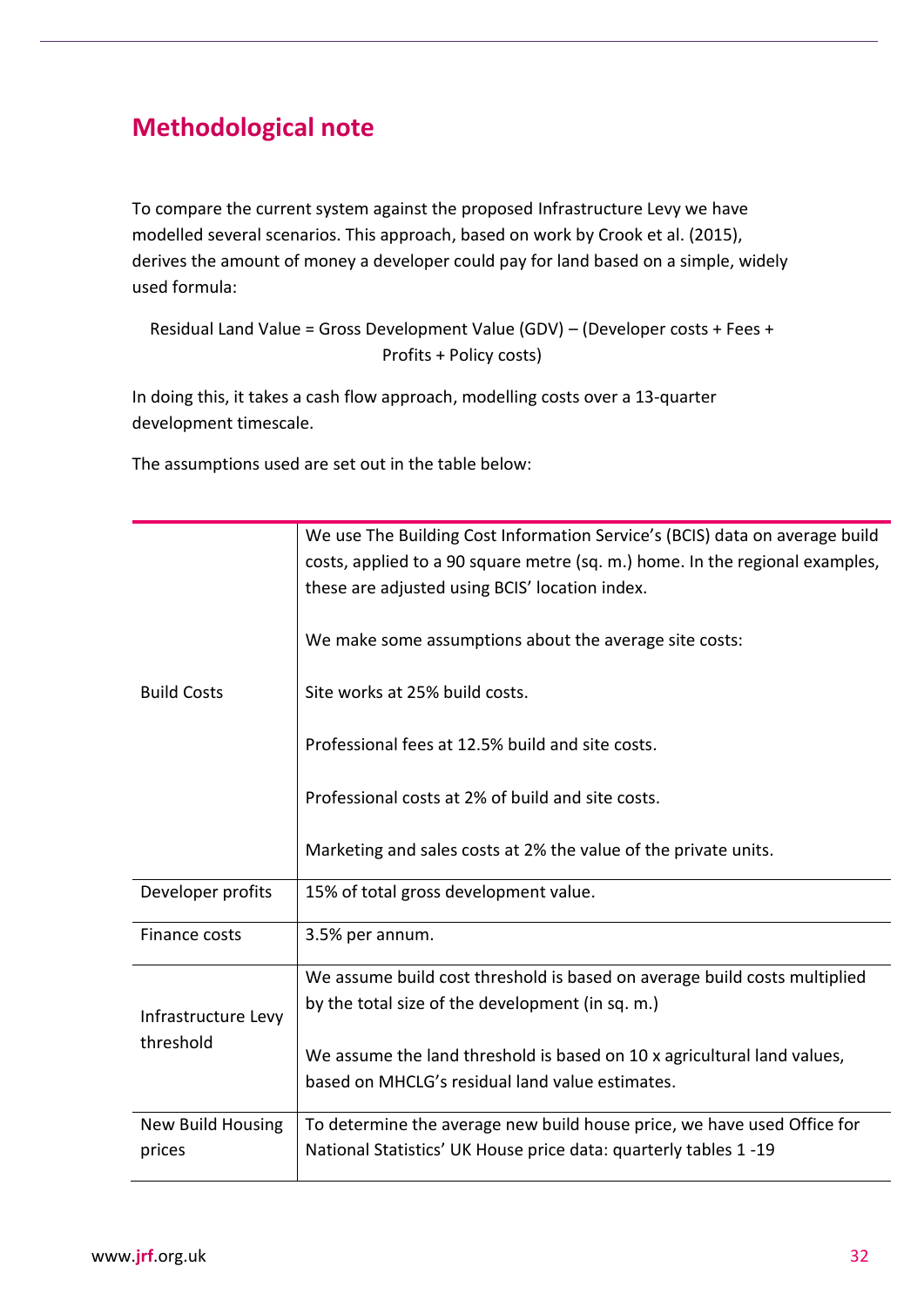## **References**

- Bentley, D (2017) The Land Question: Fixing the dysfunction at the root of the housing crisis. [Online] Available at: <https://www.civitas.org.uk/content/files/thelandquestion.pdf> [Accessed: 3 December 2021].
- Bowie, D (2010) Politics planning and homes in a world city. [Online] Available at[: https://www.routledge.com/Politics-Planning](https://www.routledge.com/Politics-Planning-and-Homes-in-a-World-City/Bowie/p/book/9780415486378)[and-Homes-in-a-World-City/Bowie/p/book/9780415486378](https://www.routledge.com/Politics-Planning-and-Homes-in-a-World-City/Bowie/p/book/9780415486378) [Accessed: 7 December 2021].
- Brownhill, S Cho, Y Keivani, R Nase, I Downing, L Valler, D Whitehouse, N and Bernstock, P (2015) Rethinking planning obligations: Balancing housing numbers and affordability. [Online] Available at: <https://thinkhouse.org.uk/site/assets/files/1440/jrf0715.pdf> [Accessed: 3 December 2021].
- Castro Coelho, M and Ratnoo, V (2020) Housing That Works for All: The Political Economy of Housing in England, Institute for Government. [Online] Available at: [https://www.instituteforgovernment.org.uk/sites/default/files/publications/Political%20Economy%20of%20Housing%20in%](https://www.instituteforgovernment.org.uk/sites/default/files/publications/Political%20Economy%20of%20Housing%20in%20England%20231014F1.pdf) [20England%20231014F1.pdf](https://www.instituteforgovernment.org.uk/sites/default/files/publications/Political%20Economy%20of%20Housing%20in%20England%20231014F1.pdf) [Accessed: 3 December 2021).
- Centre for Cities (2019) Cities Outlook 2019 [Online] Available at[: https://www.centreforcities.org/reader/cities-outlook-2019/a](https://www.centreforcities.org/reader/cities-outlook-2019/a-decade-of-austerity/)[decade-of-austerity/](https://www.centreforcities.org/reader/cities-outlook-2019/a-decade-of-austerity/) [Accessed: 3 December 2021].
- CIL Review Group (2016) A new approach to developer contributions: A report by the CIL review team [Online] Available at: [https://assets.publishing.service.gov.uk/government/uploads/system/uploads/attachment\\_data/file/589637/CIL\\_REPORT\\_](https://assets.publishing.service.gov.uk/government/uploads/system/uploads/attachment_data/file/589637/CIL_REPORT_2016.pdf) [2016.pdf](https://assets.publishing.service.gov.uk/government/uploads/system/uploads/attachment_data/file/589637/CIL_REPORT_2016.pdf) [Accessed: 3 December 2021).
- Conservative and Unionist Party (2019) The Conservative and Unionist Party Manifesto 2019 [Online] Available at[: https://assets](https://assets-global.website-files.com/5da42e2cae7ebd3f8bde353c/5dda924905da587992a064ba_Conservative%202019%20Manifesto.pdf)[global.website](https://assets-global.website-files.com/5da42e2cae7ebd3f8bde353c/5dda924905da587992a064ba_Conservative%202019%20Manifesto.pdf)[files.com/5da42e2cae7ebd3f8bde353c/5dda924905da587992a064ba\\_Conservative%202019%20Manifesto.pdf](https://assets-global.website-files.com/5da42e2cae7ebd3f8bde353c/5dda924905da587992a064ba_Conservative%202019%20Manifesto.pdf) [Accessed: 3 December 2021].
- Crook, T (2018) Local authority land acquisition in Germany and the Netherlands: are there lessons for Scotland? A discussion paper [Online] Available at[: https://www.landcommission.gov.scot/downloads/5dd7d93e9a393\\_LANDLINES-Land-Value-](https://www.landcommission.gov.scot/downloads/5dd7d93e9a393_LANDLINES-Land-Value-Capture-Tony-Crook-Nov-2018.pdf)[Capture-Tony-Crook-Nov-2018.pdf](https://www.landcommission.gov.scot/downloads/5dd7d93e9a393_LANDLINES-Land-Value-Capture-Tony-Crook-Nov-2018.pdf) [Accessed: 3 December 2020].
- Crook, T Henneberry, J and Whitehead, C (2015) Planning gain: Providing infrastructure and affordable housing [Online] Available at: https://www.wiley.com/en-gb/Planning+Gain%3A+Providing+Infrastructure+and+Affordable+Housing-p-9781118219812 [Accessed: 6 December 2021].
- Department for Levelling up, Housing & Communities (2021) Affordable housing supply statistics (AHS) 2020-21 Table 1000 [Online] Available at: <https://www.gov.uk/government/statistical-data-sets/live-tables-on-affordable-housing-supply> [Accessed: 7 December 2021].
- Falk, N (2019) Sharing the uplift in land values. A fairer system for funding and delivering housing growth [Online] Available at: <https://www.urbedtrust.com/sharing-the-uplift-in-land-values-tcpa-policy-paper/> [Accessed: 24 September 2021].
- Falk, N (2020) Applying land value capture tools. Lessons from Copenhagen and Freiburg [Online] Available at: [https://urbanmaestro.org/wp-content/uploads/2020/11/urban-maestro\\_land-value-capture\\_-n-falk.pdf](https://urbanmaestro.org/wp-content/uploads/2020/11/urban-maestro_land-value-capture_-n-falk.pdf) [Accessed: 24 September 2019].
- Garton, G and Barton, C (2019) Planning Obligations (Section 106 Agreements) in England. House of Commons Library briefing paper No. 7200 [Online] Available at[: https://researchbriefings.files.parliament.uk/documents/CBP-7200/CBP-7200.pdf](https://researchbriefings.files.parliament.uk/documents/CBP-7200/CBP-7200.pdf) [ Accessed: 3 December 2021].
- Grayston, R (2017) Slipping through the loophole: How viability assessments are reducing affordable housing supply in England [Online] Available at: [https://assets.ctfassets.net/6sxvmndnpn0s/4CzQDIXrSQXLFGlIGZeSVl/634340e83ce2cb1e2dec9879d19a5db3/2017.11.01\\_S](https://assets.ctfassets.net/6sxvmndnpn0s/4CzQDIXrSQXLFGlIGZeSVl/634340e83ce2cb1e2dec9879d19a5db3/2017.11.01_Slipping_through_the_loophole.pdf) lipping through the loophole.pdf [Accessed: 3 December 2021].
- Grayston, R (2018) We closed the viability loophole [Online] Available at[: https://blog.shelter.org.uk/2018/07/we-closed-it/](https://blog.shelter.org.uk/2018/07/we-closed-it/) [Accessed: 3 December 2021].
- Greater South East Energy Hub (2021) Frequently Asked Questions [Online] Available at: <https://www.energyhub.org.uk/about/frequently-asked-questions/> [Accessed: 3 December 2021].
- Heath, L (2021) Councils to be given power to set new single Infrastructure Levy locally, says Jenrick [Online] Available at: [https://www.insidehousing.co.uk/news/news/councils-to-be-given-power-to-set-new-single-infrastructure-levy-locally-says](https://www.insidehousing.co.uk/news/news/councils-to-be-given-power-to-set-new-single-infrastructure-levy-locally-says-jenrick-72472)[jenrick-72472](https://www.insidehousing.co.uk/news/news/councils-to-be-given-power-to-set-new-single-infrastructure-levy-locally-says-jenrick-72472) [Accessed: 3 December 2021].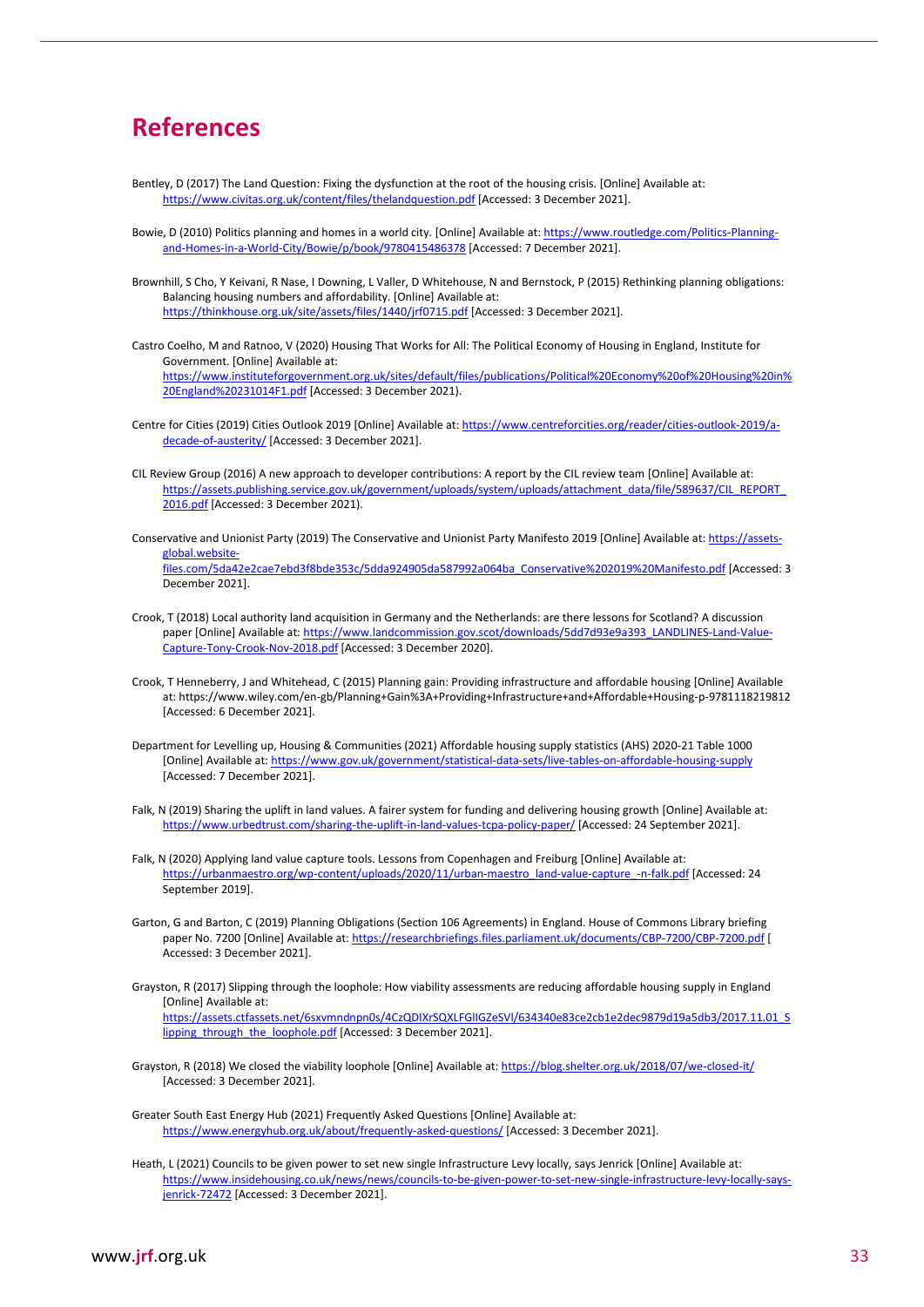- Lord, A Dunning, R Buck, M Cantillon, S Burgess, G Crook, T Watkins, C and Whitehead, C (2020) The Incidence, Value and Delivery of Planning Obligations and Community Infrastructure Levy in England in 2018-19 [Online] Available at: [https://assets.publishing.service.gov.uk/government/uploads/system/uploads/attachment\\_data/file/907203/The\\_Value\\_an](https://assets.publishing.service.gov.uk/government/uploads/system/uploads/attachment_data/file/907203/The_Value_and_Incidence_of_Developer_Contributions_in_England_201819.pdf) d Incidence of Developer Contributions in England 201819.pdf [Accessed: 3 December 2021].
- Ministry of Housing, Communities & Local Government (MHCLG) (2020a) Planning for the Future. [Online] Available at: <https://www.gov.uk/government/consultations/planning-for-the-future> [Accessed: 4 February 2021].
- Ministry of Housing, Communities & Local Government (MHCLG) (2020b) Robert Jenrick's speech to Chartered Institute of Housing (CIH) 2020 [Online] Available at: [https://www.gov.uk/government/speeches/robert-jenricks-speech-to-chartered-institute](https://www.gov.uk/government/speeches/robert-jenricks-speech-to-chartered-institute-of-housing-cih-2020)[of-housing-cih-2020](https://www.gov.uk/government/speeches/robert-jenricks-speech-to-chartered-institute-of-housing-cih-2020) [Accessed: 3 December 2021].
- Ministry of Housing, Communities & Local Government (MHCLG) (2020c) Land value estimates for policy appraisal 2019 [Online] Available at: <https://www.gov.uk/government/publications/land-value-estimates-for-policy-appraisal-2019> [Accessed: 3 December 2021].
- Ministry of Housing, Communities & Local Government (MHCLG) (2020d) Transparency and Competition. A call for evidence on data on land control [Online] Available at: [https://assets.publishing.service.gov.uk/government/uploads/system/uploads/attachment\\_data/file/928958/Call\\_for\\_evide](https://assets.publishing.service.gov.uk/government/uploads/system/uploads/attachment_data/file/928958/Call_for_evidence_on_Contractual_Controls.pdf) [nce\\_on\\_Contractual\\_Controls.pdf](https://assets.publishing.service.gov.uk/government/uploads/system/uploads/attachment_data/file/928958/Call_for_evidence_on_Contractual_Controls.pdf) [Accessed: 3 December 2021].
- Ministry of Housing, Communities & Local Government (MHCLG) (2020e) The Incidence, Value and Delivery of Planning Obligations and Community Infrastructure Levy in England in 2018-19 [Online] Available at: [https://assets.publishing.service.gov.uk/government/uploads/system/uploads/attachment\\_data/file/907203/The\\_Value\\_an](https://assets.publishing.service.gov.uk/government/uploads/system/uploads/attachment_data/file/907203/The_Value_and_Incidence_of_Developer_Contributions_in_England_201819.pdf) [d\\_Incidence\\_of\\_Developer\\_Contributions\\_in\\_England\\_201819.pdf](https://assets.publishing.service.gov.uk/government/uploads/system/uploads/attachment_data/file/907203/The_Value_and_Incidence_of_Developer_Contributions_in_England_201819.pdf) [Accessed: 7 December 2021].
- Murphy, L (2018) The Invisible Land: The hidden force driving the UK's unequal economy and broken housing market [Online] Available at:<https://www.ippr.org/files/2018-08/cej-land-tax-august18.pdf> [Accessed: 3 December 2021].
- Office of National Statistics (ONS) (2017) The UK national balance sheet estimates: 2017 [Online] Available at: <https://www.ons.gov.uk/economy/nationalaccounts/uksectoraccounts/bulletins/nationalbalancesheet/2017estimates> [Accessed: 6 December 2021].
- Planner Magazine (2019) Big housing permissions in 2019 [Online] Available at: [https://webcache.googleusercontent.com/search?q=cache:Tv3V9bdx4psJ:https://www.planningresource.co.uk/article/166](https://webcache.googleusercontent.com/search?q=cache:Tv3V9bdx4psJ:https://www.planningresource.co.uk/article/1669054/big-housing-permissions-2019+&cd=1&hl=en&ct=clnk&gl=uk) [9054/big-housing-permissions-2019+&cd=1&hl=en&ct=clnk&gl=uk](https://webcache.googleusercontent.com/search?q=cache:Tv3V9bdx4psJ:https://www.planningresource.co.uk/article/1669054/big-housing-permissions-2019+&cd=1&hl=en&ct=clnk&gl=uk) [Accessed: 3 December 2021].
- Property 118 (2021) New builds as a percentage of total market transactions [Online] Available at: <https://www.property118.com/new-builds-as-a-percentage-of-total-market-transactions/> [Accessed: 3 December 2021].
- Savills (2018) In Plain English: Option Agreement price negotiations [Online] Available at: [https://www.savills.co.uk/blog/article/242968/residential-property/in-plain-english-option-agreement-price](https://www.savills.co.uk/blog/article/242968/residential-property/in-plain-english-option-agreement-price-negotiations.aspx)[negotiations.aspx](https://www.savills.co.uk/blog/article/242968/residential-property/in-plain-english-option-agreement-price-negotiations.aspx) [Accessed: 3 December 2021].